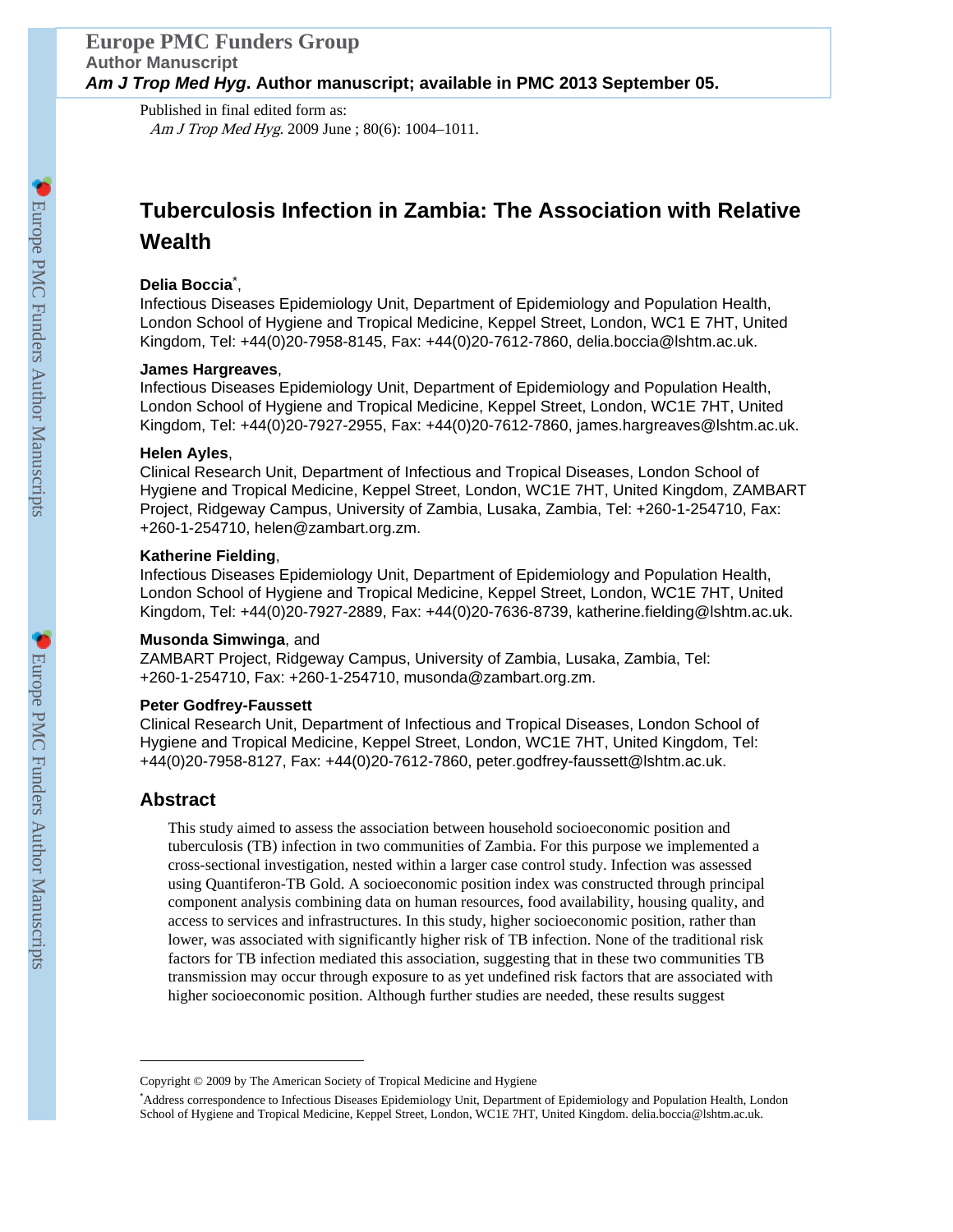emerging new patterns of TB transmission and a role of socioeconomic position on the risk of TB infection opposite to that expected.

# **INTRODUCTION**

Tuberculosis (TB) is considered to be a disease of poverty.  $1$  Its association with low socioeconomic position (SEP) is well established at the ecologic level: 17 of the 22 highest burden countries accounting for 80% of the world's TB cases are classified as low income. <sup>2</sup> The World Health Organization (WHO) estimates that 98% of the 2 million annual TB deaths and 95% of the 8.4 million new TB cases occur in developing countries. <sup>3</sup> Furthermore, recent data from the United States suggest that socioeconomic factors act independently from the human immunodeficiency virus (HIV) epidemic. 4,5

In contrast, the association between TB and low SEP at the individual level is less well characterized and studies provide more conflicting results. 5,6 This is probably because living conditions are time- and setting-specific and because of the inconsistency of the measurement strategies adopted. In TB studies, the most frequently used SEP indicators are median household income, expenditure, crowding, level of education, and housing quality. 4,7–17 Composite indicators have also been used, such as the Townsend deprivation index  $<sup>8</sup>$  and the Jarman index. <sup>9</sup></sup>

Results interpretation is also made difficult by the two-stage nature of TB, characterized by an infection and a disease stage. Often studies do not clearly differentiate between TB infection and TB disease, and it is not yet clear how SEP is associated with the risk of becoming infected, the risk of developing the disease, or both.

Understanding the association between SEP and risk of TB infection (rather than disease) is further complicated by the fact that TB infection has traditionally been assessed by the tuberculin skin test, a tool in which TB extracts are injected and skin induration 2 days later is considered a sign of TB infection. Tuberculin skin test is prone to false positive results as a consequence of bacilli Calmette-Guérin (BCG) vaccination and exposure to environmental bacteria, 18,19 both of which are associated with SEP. 20–22

These problems in assessing SEP and TB infection may explain the conflicting results of the few published studies. Research in North America and Europe showed that tuberculin skin test positivity was least frequent in households with higher educational level, income, skilled occupations, and room size. 7,23,24 In contrast, studies in the Gambia, 10 Malawi, 11 and Peru <sup>25</sup> found that the risk of tuberculin skin test positivity was not associated with socioeconomic indicators.

Recently, an easier and more standardized approach in the assessment of SEP has been proposed by Filmer and Pritchet, 26 whereby households are ranked according to the ownership of assets. In this approach, the relative weight of each asset is computed through principal component analysis, a data reduction strategy used to reduce a number of exposures to a single proxy measure. 26,27 Principal component analysis produces a set of linear combinations of the original variables and typically the first combination is the composite index extracted, having the largest amount of information common to all the variables. The creation of this composite index results in the computation of a SEP score. 27,28

The diagnosis of TB infection has also recently been enhanced with an *in-vitro* interferongamma (IFN)-γ release assay that is unaffected by BCG vaccination and environmental mycobacteria, allowing more accurate assessment of TB infection. 29,30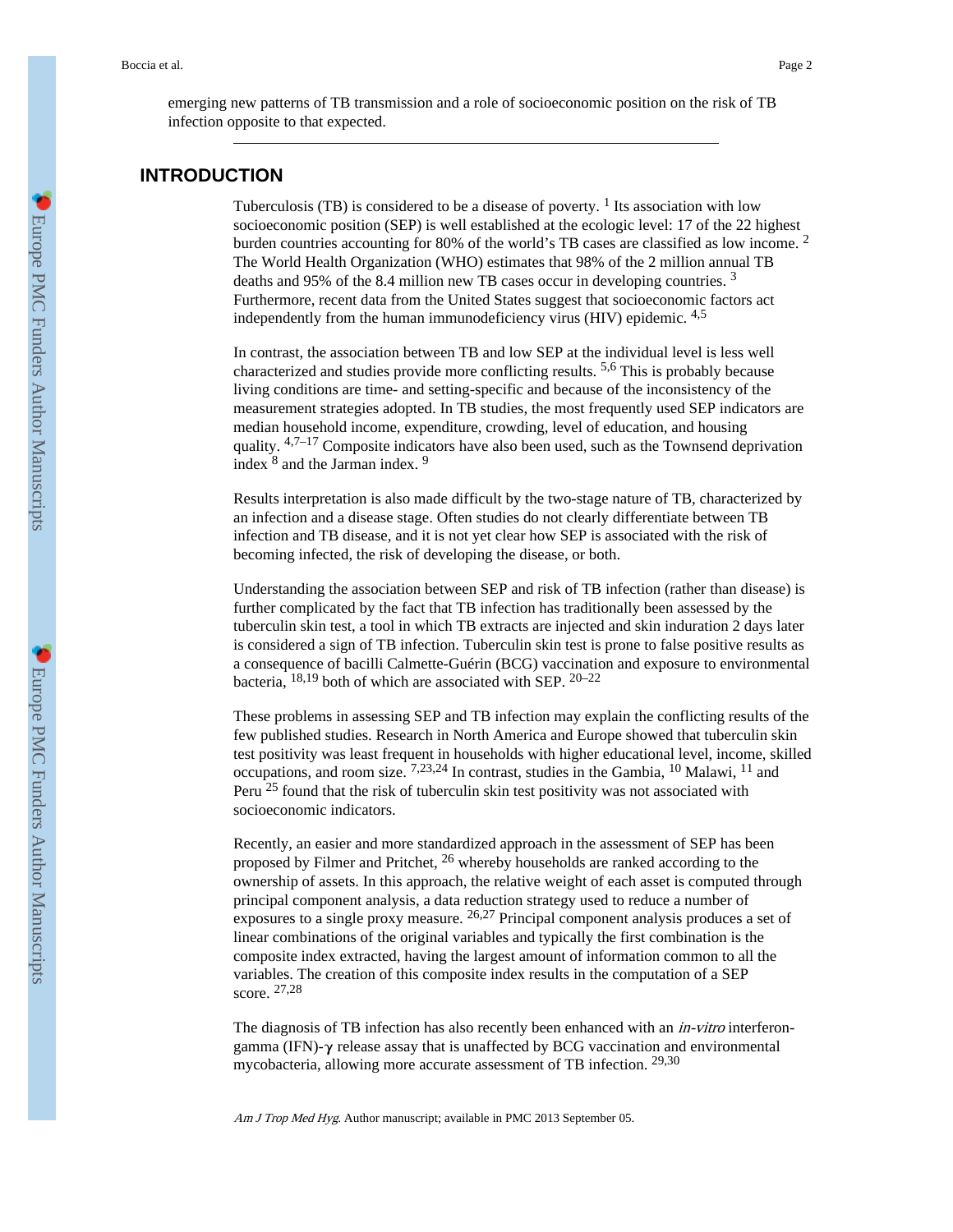The aim of this study was to use these improved methods of measuring SEP and TB infection to investigate the association between SEP and risk of TB infection in Zambia, which has one of the highest tuberculosis incidences in the world. <sup>31</sup>

# **METHODS**

### **Study design**

Between June 2005 and March 2006 a population-based HIV-tuberculosis prevalence survey was conducted among all residents over 15 years of age from two Zambian communities: one rural (~13.000 inhabitants) and one urban (~11.000 inhabitants). Both areas are located in the Lusaka province, where  $\sim$ 40% of the population live in extreme poverty. <sup>32</sup> The prevalence of TB was estimated to be 650/100,000 (95% confidence interval [CI] 360– 940/100,000) in the rural and 1200/100,000 (95% CI 750–1640/100,000) in the urban area (Ayles H and others, unpublished data).

We conducted a case control study nested in the previous population-based prevalence survey, recruiting 106 prevalent cases and 318 controls aimed to assess the effect of household SEP on the risk of prevalent tuberculosis. A case was defined as any person enrolled in the prevalence survey from which *Mycobacterium tuberculosis* was grown in at least one sputum culture. A control was defined as any person whose sputum culture was negative for *M. tuberculosis*. Controls were frequency matched to the cases by age group and area of residence (i.e., urban versus rural). For the selection of these general-population controls, all individuals enumerated in the prevalence survey have been first stratified by area and age groups and then randomly selected from each category according to the age group and area distribution of the cases.

In order to assess the effect of household SEP on the risk of TB infection we adopted an unusual, but opportunistic design: we restricted the analysis only to these 318 controls and considered them as an age and rural/urban stratified random cross-sectional sample of the population. Each subject was classified as tuberculosis infected or non-tuberculosis infected and these groups were compared in terms of their socioeconomic characteristics.

Because this analysis was a secondary analysis, restricted only to these controls available from the case control study, formal a priori power calculations were not made in respect of the exploratory hypothesis we investigate here.

Informed written consent was requested for study participation. Ethical approval was obtained both from the University of Zambia and the London School of Hygiene and Tropical Medicine research ethics committee.

### **Infection status assessment**

Infection status was assessed using Quantiferon®—TB Gold (In Tube), (Cellestis; Carnagie, Australia), an in vitro laboratory test using a whole blood specimen for the diagnosis M. tuberculosis complex infection. The test is based on the measurement of INF- $\gamma$  released by sensitized T cells after stimulation with tuberculosis antigens. 30 Blood samples were collected, stored, tested, and results interpreted according to the instructions (Cellestis; Carnegie, Australia).

Because of health and safety considerations, blood samples were collected in two clinics in the urban and rural area. To better monitor participation, consenting people were given an appointment for blood testing. Each participant giving consent, but not coming to the clinic on the agreed date, was visited three times before being excluded from blood collection.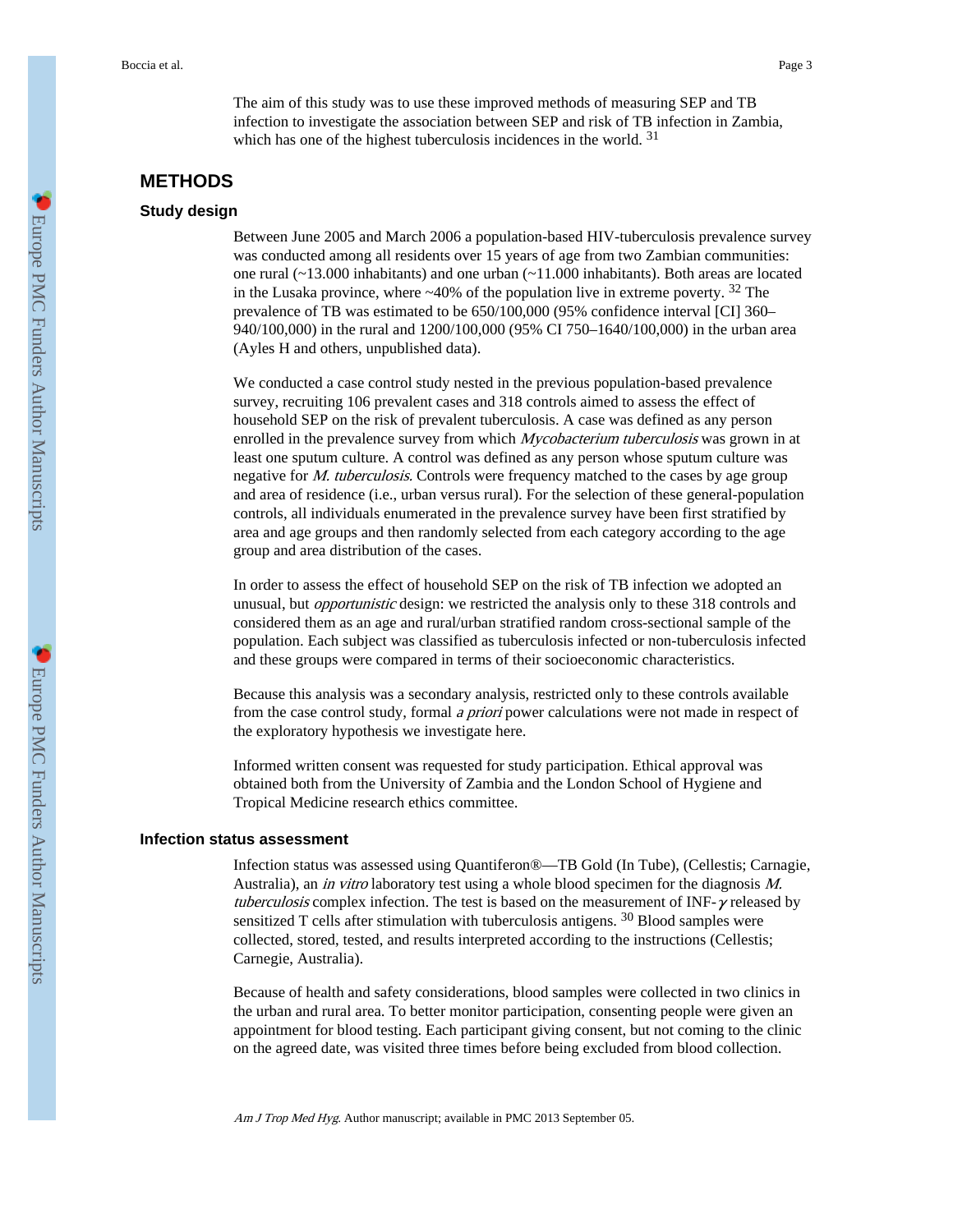Prevalence of infection was defined as the number of Quantiferon positives divided by the total number of participants with interpretable results. Individuals having indeterminate Quantiferon results were excluded from the analysis.

#### **Definition of socioeconomic position**

SEP was defined only at household level. For the construction of the SEP index we took into account four different dimensions or aspects relevant to the definition of SEP in this context: 1) human resources, 2) food availability and vulnerability, 3) assets ownership and housing quality, 4) access to community infrastructures and facilities (Figure 1). This latter domain describes features of the area and neighborhood more than household characteristics.

Analysis was conducted combining households from both areas. Variables from across all four domains were included in a principal component analysis  $^{26}$  (PCA) and screened out according to their loading factor (i.e., strength of correlation with each other). A total of 21 variables were considered for inclusion, of which 11 were included into PCA. The principal component so generated was used to assign to each household a SEP score in relation to all other households in the sample. Finally, households were grouped into SEP groups: very poor, poor, and less poor. To convert the SEP scoring into categories made the results more easily interpretable, because a unit increase of the SEP score does not correspond to any meaningful level of SEP.

### **Data collection and data analysis**

Data was collected during visits to respondents' homes and used two different structured questionnaires: one assessed individual socio-demographic characteristics (i.e., age, gender, education, occupation) and known risk factors for TB infection and disease (i.e., HIV status, contact with TB cases, smoking, alcohol, migration, past disease history); the second questionnaire assessed the household SEP, including the variables discussed previously.

Data were collected over 12 months (March 2006–March 2007), double entered and checked using Epi-Info Software, and analyzed with Stata Software (Version 9; Stata Corporation, College Station, TX). Odds ratios (OR) with 95% Confidence Intervals (CI) for determinants of infection were assessed through univariable and multivariable logistic regression analysis. The likelihood ratio test was used to assess the overall significance of risk factors, test for trend, and test for interaction.

Figure 1 outlines the conceptual framework we used to guide our investigation of the possible association between SEP (and each composing domain) and TB infection. Two pathways have been hypothesized: one affecting the risk of TB infection directly; and the other one indirectly through the effect of mediating factors (i.e., more proximal risk factors) that are on the causal pathway leading from SEP to TB infection. 33 In researching the mediating pathway, we seek to explore the extent to which variation of TB infection risk across SEP terciles is explained by differential exposure to these risk factors across SEP groups. The list of mediating factors explored is illustrated in Figure 1.

The association between SEP and TB infection was explored looking both at the composite index and the individual SEP proxies from which the composite index was derived. This second approach allowed us to explore whether any of the domains were more important in explaining the association between SEP and TB infection.

The association between SEP and TB infection was first adjusted for BCG vaccination and HIV status, considered to be potential confounding factors because both are associated with SEP and the likelihood of TB infection and Quantiferon positivity. The mediation effect was assessed through the construction of a multivariable model containing SEP, the outcome of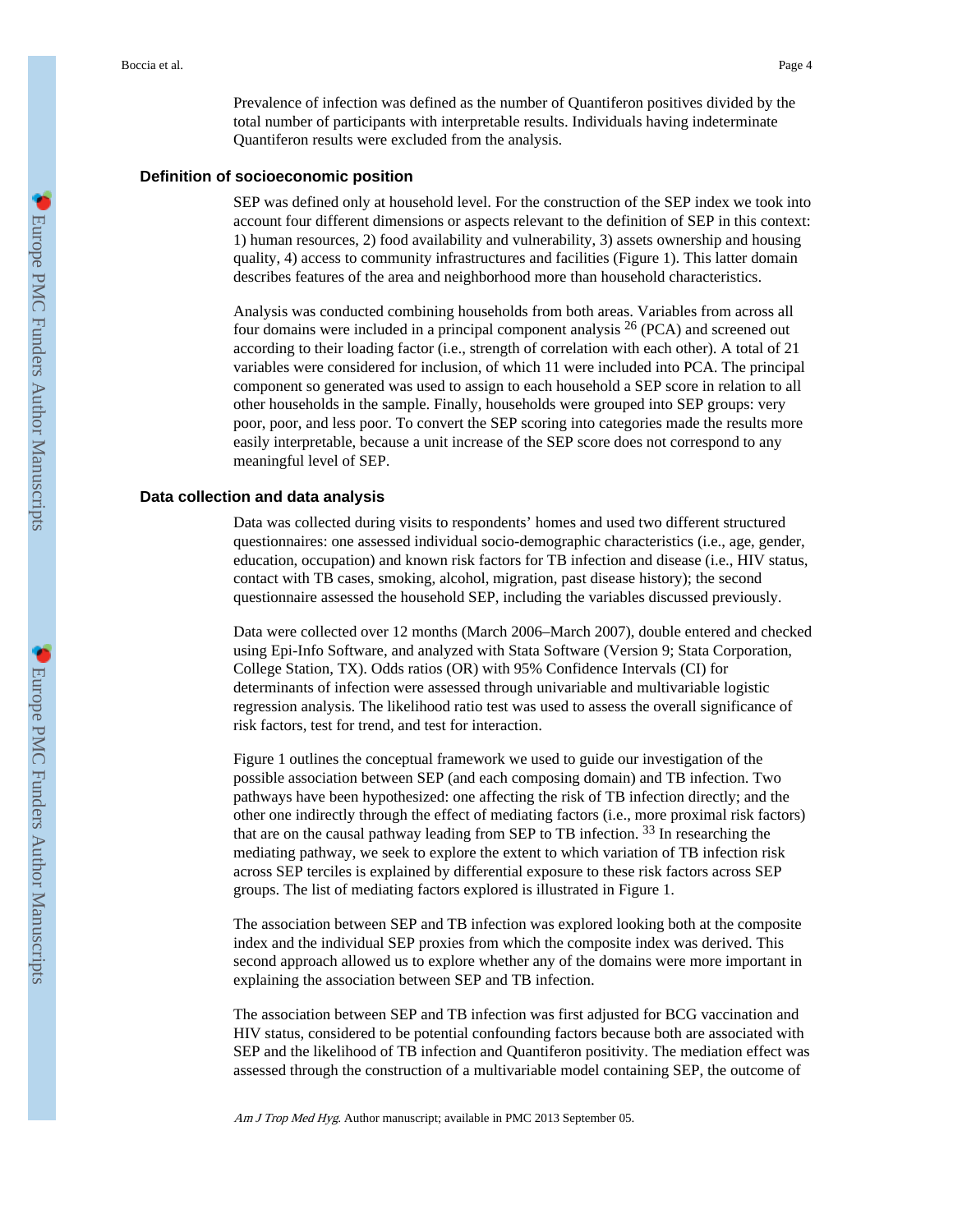interest and, one by one, each of the risk factors explored. A reduction in the OR for SEP associated with TB infection upon inclusion of any of these variables was considered suggestive of mediation. Each model was always adjusted for age, gender, and area of residence. The same approach was used for each of the SEP proxies investigated.

# **RESULTS**

### **Population sampled**

Consent to blood testing was given by 265 out of the 318 participants (83.3%) originally enrolled as controls in the case control study. Blood samples were collected from 188 of these subjects (Figure 2) and Quantiferon analysis performed on 174 of the 188 (92.4%) available samples. The remaining samples  $(N = 14)$  were not tested because of insufficient blood collection or because they were not incubated within the required time.

Eighty-three out of 174 participants (47.7%) whose samples were available were Quantiferon positive and therefore classified as TB infected. Seven participants were classified as indeterminate (4.0%) and excluded from further analysis. The difference in the estimated proportion of infection between areas (45.9% and 51.9%, respectively, for the rural and urban area) was not statistically significant ( $P = 0.5$ ).

Compared with individuals for whom blood samples were unavailable  $(N = 144)$ , subjects included in the final analysis  $(N = 174)$  were more likely to be literate (OR = 2.9, 95% CI: 1.5–5.6,  $P < 0.001$ ), to come from the urban area (OR = 5.6, 95% CI: 3.4–9.2,  $P < 0.001$ ), and to be less poor (OR = 2.0, 95% CI: 1.2–3.6 and OR = 4.4, 95% CI: 2.5–7.9,  $P < 0.001$ , respectively, for the poor and less poor compared with those classified as more poor); However, after these variables were included in a logistic regression model together with gender and age, only coming from the urban area was independently associated with an increase odds of having given blood (OR = 3.8, 95% CI: 2.2–6.7,  $P < 0.001$ ).

## **Risk factors for TB infection**

In the univariable analysis relatively wealthier household SEP was associated with higher prevalence of TB infection (Figure 3A, Table 1).

Infection status was not associated with any other sociodemographic variables considered, including gender ( $P = 0.6$ ) and age ( $P = 0.9$ ). Among the known risk factors explored, only people having more than two meals containing proteins per week were more likely to be TB infected  $(P = 0.04)$  (Table 1), and there was a weak association of TB infection with increased crowding  $(P = 0.09)$ .

There was little evidence that the association between TB infection and SEP was confounded by any of the confounding factors considered (Model 2, Table 2). There was also little evidence that the hypothesized mediating variables explained any part of the association between TB infection and SEP (as suggested by the unchanged value of the OR of SEP in the multivariable models, including SEP, age, gender, area of residence, and each of the potential mediators considered) (Model 3, Table 2). Crowding showed no mediation effect, but when included in the same model, became significantly associated with TB infection independently from SEP (OR = 1.8, 95% CI: 0.9–3.9 and OR = 3.0, 95% CI: 1.2– 7.4 for crowded and very crowded households,  $P = 0.01$ , compared with less crowded ones) (Table 2). When the relationship between crowding and SEP was explored further, data showed that prevalence of TB infection increased with SEP across all levels of crowding (Figure 3B).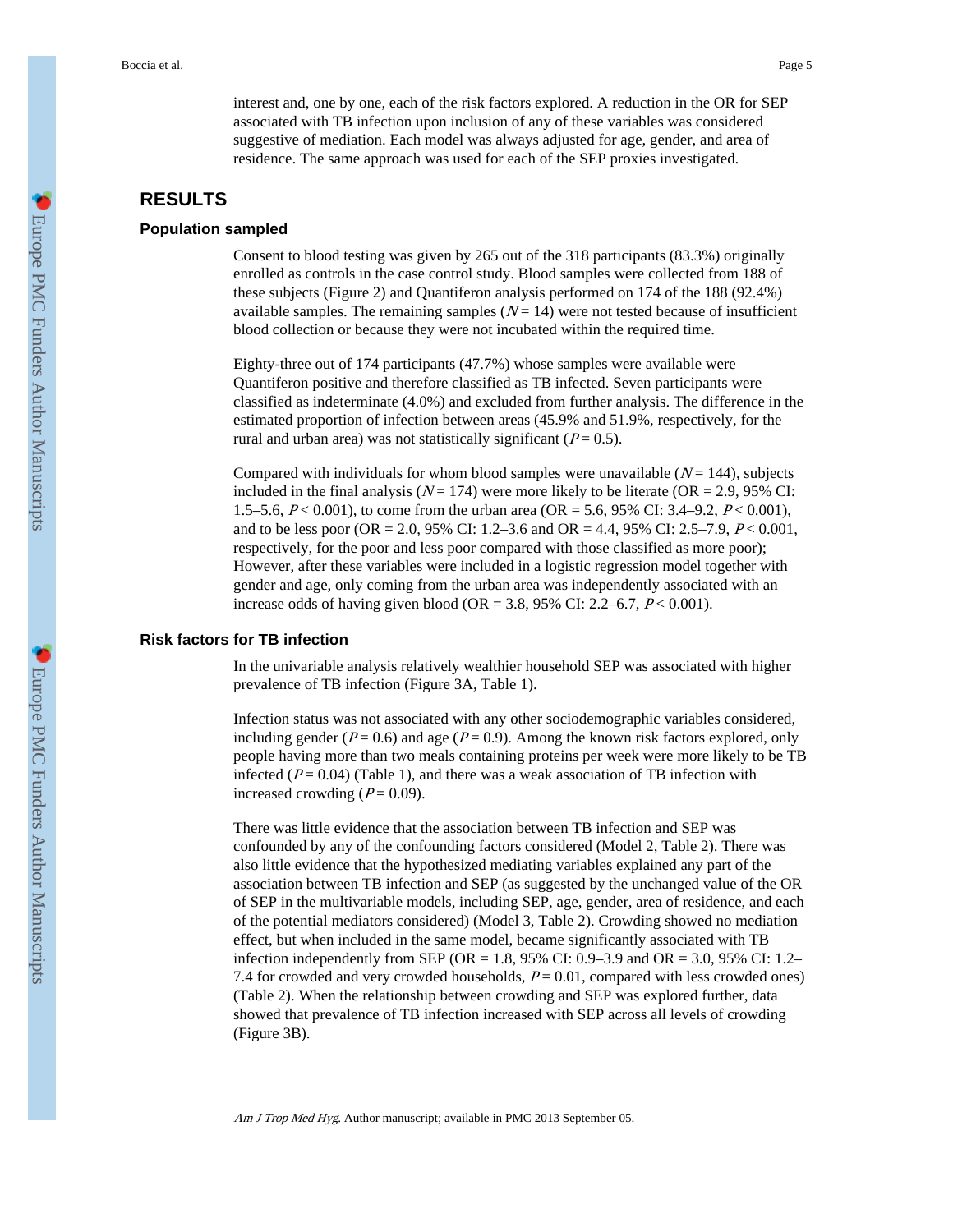### **Association between socioeconomic position proxies and TB infection**

We also explored the association between each of the SEP proxies and TB infection after adjustment for age, gender, and area of residence. Crowding was also included in each model as the only other variable significantly associated with TB infection. Because of the high number of variables considered in the analysis, Table 3 presents the results only for SEP variables associated with TB infection at a value of  $P \quad 0.2$  in the univariable analysis. Of the four domains considered, variables from the domains "food availability and vulnerability" (e.g., weekly number of meals containing proteins and number of coping strategies) and "access to infrastructures" (e.g., having electricity, walking distance from the market) were significantly associated with TB infection. By contrast, variables considered as indicators of "human resources" and "housing quality" were not generally associated with TB infection. Consistent with the analysis based on the SEP composite index, prevalence of TB infection tended to be higher in wealthier categories for each of the SEP proxy analyzed, and for several individual SEP proxies this association between relative wealth and TB infection reached statistical significance.

# **DISCUSSION**

This study describes the association between SEP and TB infection using a quantitative, validated method for measuring SEP and a more specific test for TB infection (Quantiferon) in a general population sample.

Despite TB being historically associated with deprivation, in this study TB infection was more frequent among individuals from households with relatively higher SEP. This observation was confirmed when looking at single SEP covariates: TB infection was consistently associated with markers of higher SEP.

In this study the risk factors traditionally researched in tuberculosis epidemiology were not significantly associated with TB infection. It was therefore not surprising that we found little evidence that these variables mediated the association between SEP and TB infection. It is unclear why these factors were not associated with risk of TB in our study. A reason could be that in this study we were able to detect that part of TB transmission occurring among relatively wealthier people and therefore explained by risk factors associated with higher SEP.

Although these risk factors have not been yet identified in this study, a possible interpretation of our results comes from the analysis of indicators of SEP grouped into different conceptual domains: we found that the strongest association was observed for SEP proxies linked to "food security and vulnerability" and "access to infrastructures and facilities," such as having electricity and living closer to infrastructures. These last two variables describe characteristics of the local context rather than of households or individuals.

Historically, the industrial revolution in the 19th Century in Europe and the associated urbanization were accompanied by an initial increase in TB disease and death as a result of TB. 34–38 One possible dynamic underlying our findings is that in modern-day developing countries relatively wealthier living conditions could increase TB infection: living in apparently better equipped households (e.g., having electricity) made with more solid materials is a marker of wealth, but it could also mean poor air quality if houses are built without ensuring adequate ventilation. Despite the differences in setting and study design, analogous conclusions can be found in two other studies where TB transmission occurrence was more frequent in newer apartment buildings, located in blocks with high residential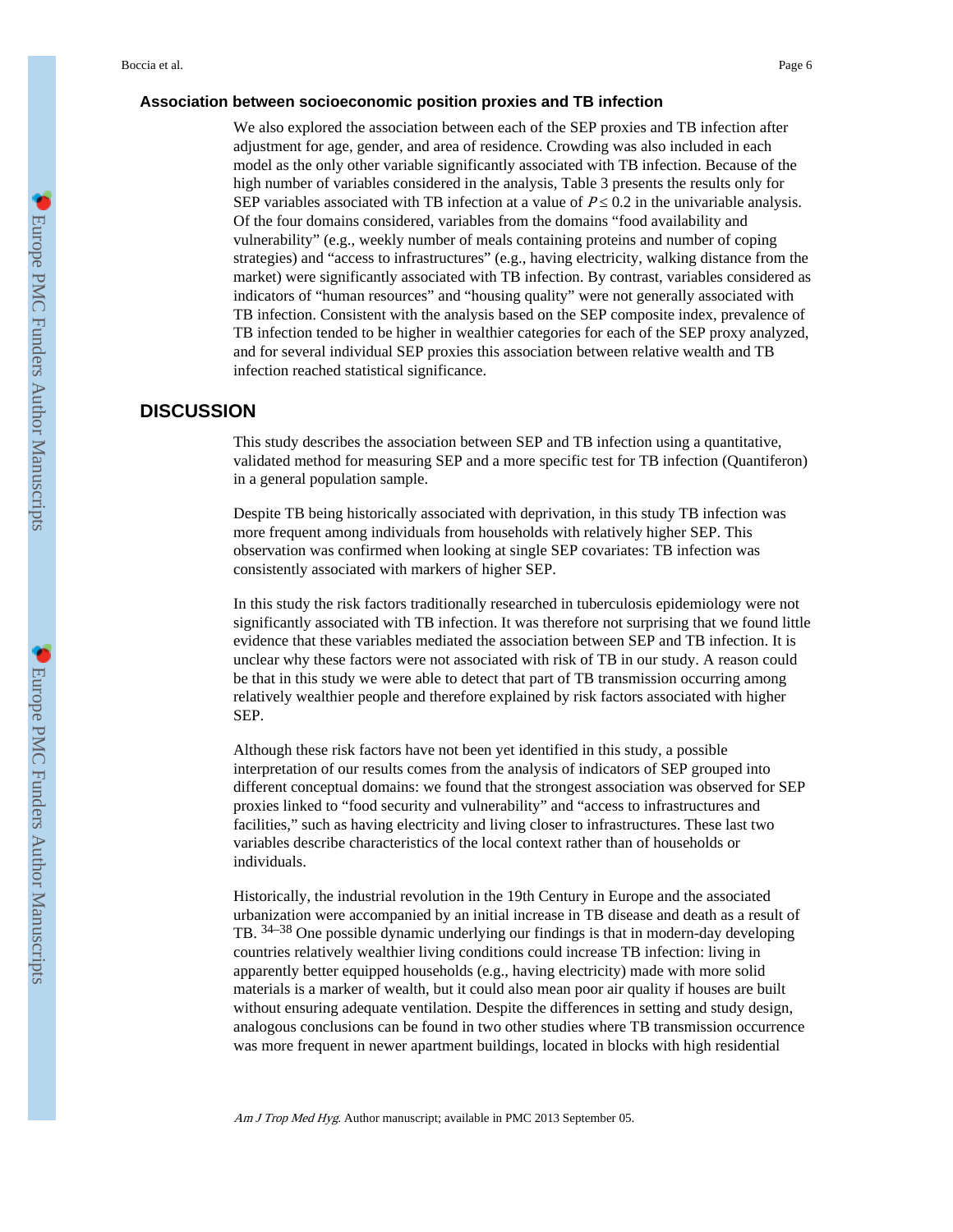density, characterized by inadequate ventilation, even after adjustment for key sociodemographic factors. 39,40

Similar interpretation can be given to the findings on the distance from main infrastructures: households closer to facilities are likely to be wealthier, but also likely to reflect a more urban-type setting, characterized by greater population density and a higher chance of human interaction, fostering TB transmission. This has been demonstrated in previous studies, showing that in high TB prevalence settings, especially high densely populated settings like this one, extensive TB transmission can occur via complex social networks that are likely to be as important as households contact in maintaining transmission.  $41,42$ 

One may argue that the pattern observed in this study reflects the higher prevalence of HIV, and thus perhaps of TB infection, in relatively more educated individuals that has been described in Zambia in previous studies. 43–45 However, we did not observe a higher prevalence of infection among HIV-positive individuals; furthermore, in this study population HIV was not associated with higher SEP (data not shown). Our study also confirmed the importance of crowding in the epidemiology of tuberculosis.

As in other studies,  $46-48$  our data suggest a strong independent effect of both crowding and SEP on the risk of TB infection. Crowding and SEP perhaps represent two key forces, acting in different contexts and explaining different cases of TB infection: 1) those infected at household level through overcrowding in poor households, and 2) those infected at community level because of dynamics reflecting higher SEP described previously. Thus, there may be aspects of SEP that act over and above the role played by household overcrowding in fostering TB transmission.

The study had potential limitations. The small sample size, imposed by the nested design in the case control study, limited the power of the study. We therefore advise caution in the interpretation of our findings. However, because low study power most seriously increases the potential for false negative conclusions in studies, it does not provide a highly plausible explanation for the unusual and interesting pattern of infection we report here.

The people who participated in the study were more likely to come from the urban area compared with the rural one. This raises issues on the generalizability of these findings and, most importantly, about the possibility of selection biases (as people living in urban areas are generally wealthier compared with the residents in urban ones). Nonetheless, once the effect of the area of residence was taken into account, we found no significant difference in terms of demographics, SEP, any risk factors increasing the likelihood of TB infection (i.e., known contact with tuberculosis cases), or immune system impairment and therefore Quantiferon response (i.e., HIV status, food intake, alcohol consumption) between people who gave blood and those who did not.

It has been suggested that malnutrition may reduce the expression of INF-γ and other mycobactericidal substances. 49,50 If this were to be the case, our study may have missed infected individuals among the poor (i.e., false negatives) and may have been more likely to detect TB infection among better nourished, wealthier individuals potentially biasing our results. However, a better immunologic response probably can only help in providing an interpretable result, but does not necessarily translate into a positive Quantiferon result. Most importantly, we have shown that almost all markers of high SEP were associated with higher risk for TB infection, suggesting that the false negative bias is unlikely to be relevant.

Finally, the importance of previous contact with a TB case in the household (considered to be one of the most important risk factor for TB infection), 51–56 could have been underestimated as our data were based only on respondent recall.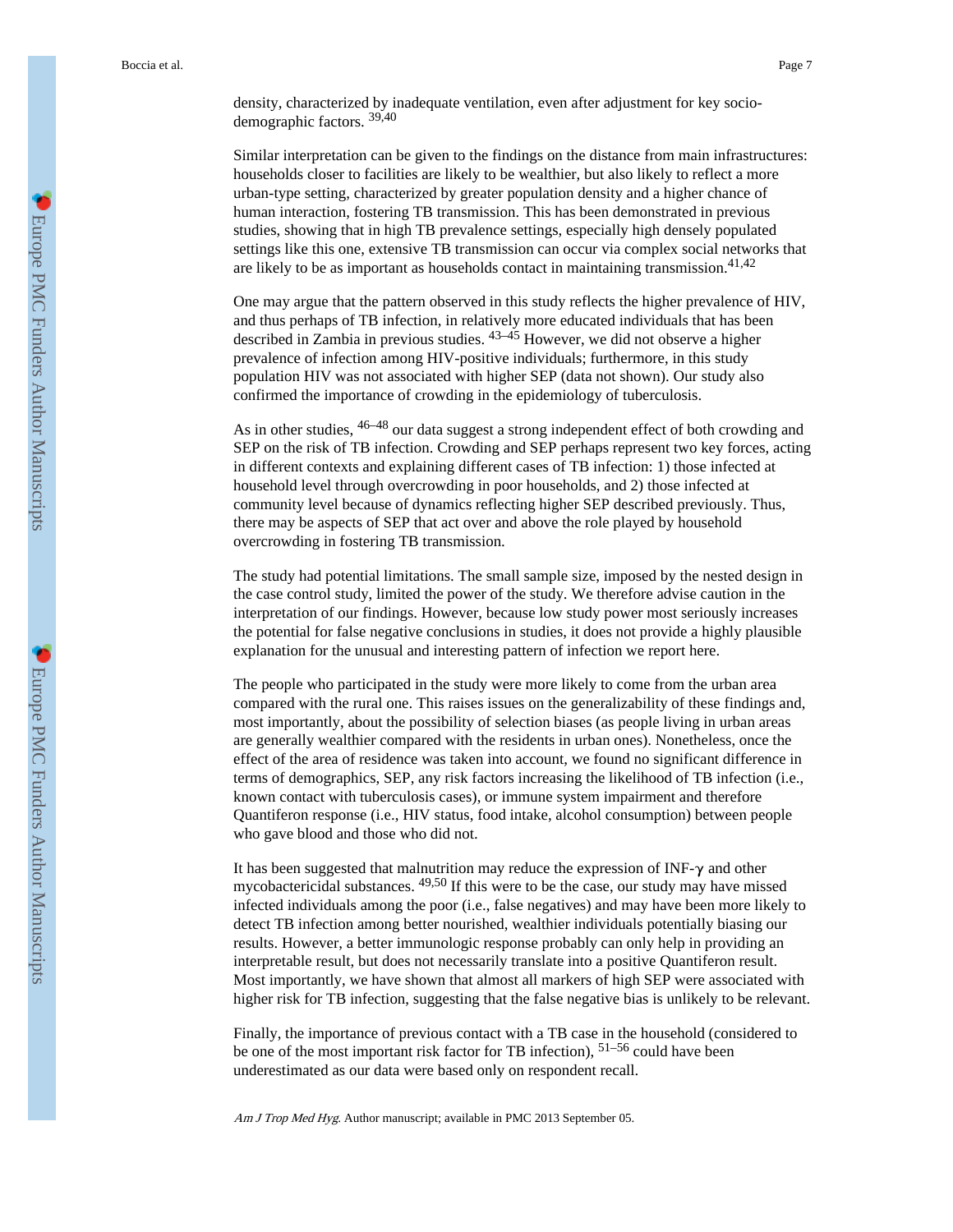In conclusion, our findings suggest that unexpectedly, higher SEP, rather than lower, was associated with TB infection in two Zambian communities.

None of the traditional risk factor variables that we explored appeared to mediate this association, suggesting that in this setting TB transmission may occur through the exposure to risk factors for TB other than those traditionally explored and associated with poverty, such as alcohol consumption, inadequate nutrition, smoking, and contact with a TB case. It is possible that, especially in urban settings, higher SEP is associated with housing characteristics that reduce ventilation and life-styles that increase social mixing and therefore the likelihood of contact between cases and susceptible people.

Further studies are needed to test these hypotheses and to verify whether even increasing the household SEP may not be sufficient to reduce the risk of TB infection, if it is not accompanied by the improvement of community living conditions (including better housing quality, crowding reduction, and access to public services) and a strong TB control program.

# **REFERENCES**

- 1. Dubos, RJ. The White Plague: Tuberculosis, Man, and Society. Rutgers University Press; Piscataway, NJ: 1987.
- 2. Bank, W. World Development Indicators. The World Bank; Washington, DC: 2000.
- 3. WHO. Addressing Poverty in TB Control: Options for National TB Control Programmes. WHO; Geneva: 2005.
- 4. Cantwell MF, McKenna MT, McCray E, Onorato IM. Tuberculosis and race/ethnicity in the United States: impact of socioeconomic status. Am J Respir Crit Care Med. 1998; 157:1016–1020. [PubMed: 9563713]
- 5. CDC. Prevention and control of tuberculosis in U.S. communities with at-risk minority populations. Recommendations of the Advisory Council for the Elimination of Tuberculosis. MMWR Recomm Rep. 1992; 41:1–11.
- 6. Hanson, C. Tuberculosis, Poverty and Inequity: A Review of the Literature and Discussion of Issues. World Bank; Washington, DC: 2002.
- 7. Kuemmerer JM, Comstock GW. Sociologic concomitants of tuberculin sensitivity. Am Rev Respir Dis. 1967; 96:885–892. [PubMed: 6059198]
- 8. Spence DP, Hotchkiss J, Williams CS, Davies PD. Tuberculosis and poverty. BMJ. 1993; 307:759– 761. [PubMed: 8219945]
- 9. Bhatti N, Law MR, Morris JK, Halliday R, Moore-Gillon J. Increasing incidence of tuberculosis in England and Wales: a study of the likely causes. BMJ. 1995; 310:967–969. [PubMed: 7728031]
- 10. Lienhardt C, Fielding K, Sillah J, Tunkara A, Donkor S, Manneh K, Warndorff D, McAdam KP, Bennett S. Risk factors for tuberculosis infection in sub-Saharan Africa: a contact study in The Gambia. Am J Respir Crit Care Med. 2003; 168:448–455. [PubMed: 12773322]
- 11. Claessens NJ, Gausi FF, Meijnen S, Weismuller MM, Salaniponi FM, Harries AD. High frequency of tuberculosis in households of index TB patients. Int J Tuberc Lung Dis. 2002; 6:266–269. [PubMed: 11934145]
- 12. Schoeman JH, Westaway MS, Neethling A. The relationship between socioeconomic factors and pulmonary tuberculosis. Int J Epidemiol. 1991; 20:435–440. [PubMed: 1917247]
- 13. Sanchez-Perez H, Flores-Hernandez J, Jansa J, Cayla J, Martin-Mateo M. Pulmonary tuberculosis and associated factors in areas of high levels of poverty in Chiapas, Mexico. Int J Epidemiol. 2001; 30:386–393. [PubMed: 11369747]
- 14. Glynn JR, Warndorff DK, Malema SS, Mwinuka V, Ponnighaus JM, Crampin AC, Fine PE. Tuberculosis: associations with HIV and socioeconomic status in rural Malawi. Trans R Soc Trop Med Hyg. 2000; 94:500–503. [PubMed: 11132374]
- 15. Tekkel M, Rahu M, Loit HM, Baburin A. Risk factors for pulmonary tuberculosis in Estonia. Int J Tuberc Lung Dis. 2002; 6:887–894. [PubMed: 12365575]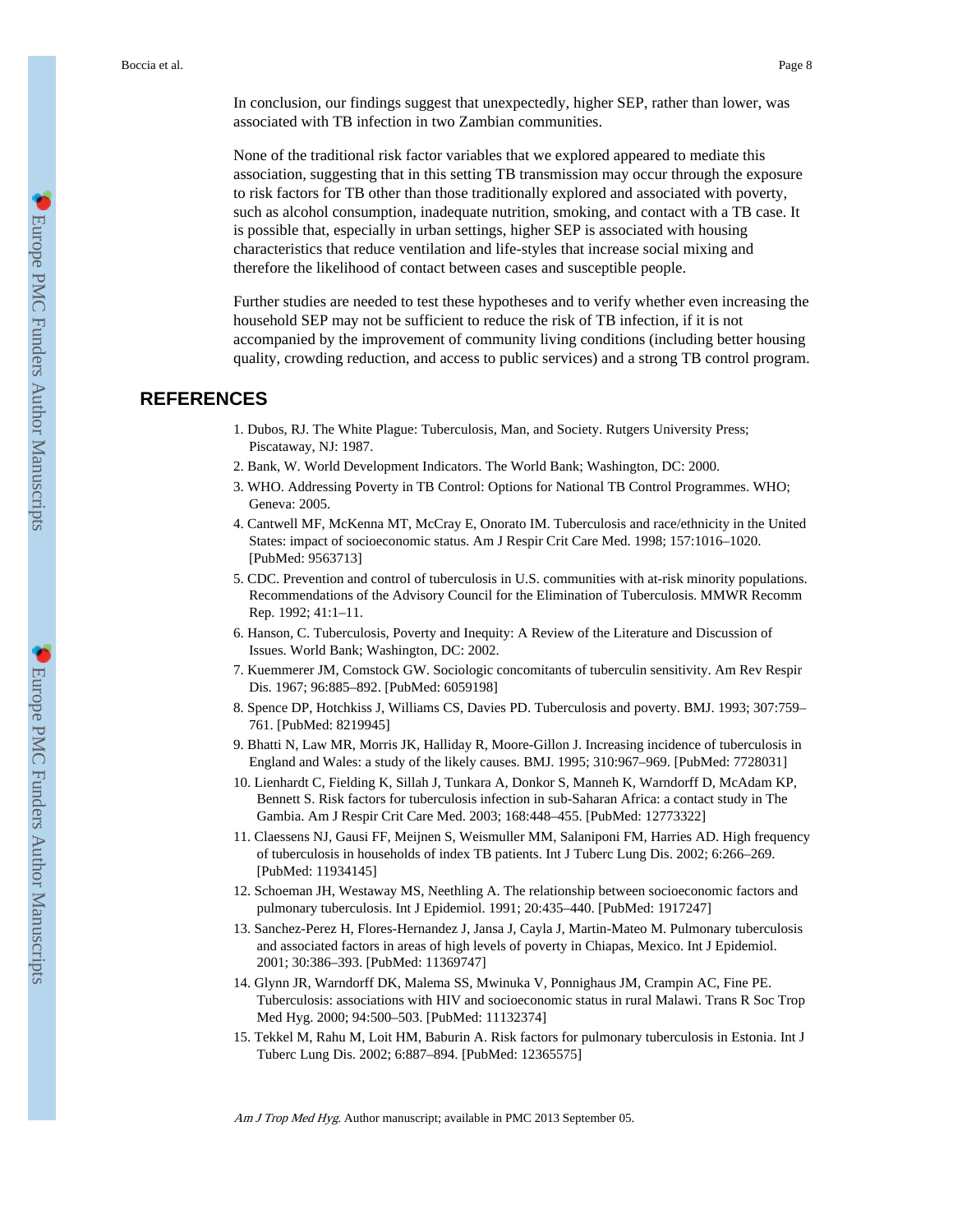- 16. Coker R, McKee M, Atun R, Dimitrova B, Dodonova E, Kuznetsov S, Drobniewski F. Risk factors for pulmonary tuberculosis in Russia: case-control study. BMJ. 2006; 232:85–87. [PubMed: 16339219]
- 17. Mangtani P, Jolley DJ, Watson JM, Rodrigues LC. Socioeconomic deprivation and notification rates for tuberculosis in London during 1982–91. BMJ. 1995; 310:963–966. [PubMed: 7728030]
- 18. Farhat M, Greenaway C, Pai M, Menzies D. False-positive tuberculin skin tests: what is the absolute effect of BCG and non-tuberculous mycobacteria? Int J Tuberc Lung Dis. 2006; 10:1192– 1204. [PubMed: 17131776]
- 19. Villate JI, Ibanez B, Cabriada V, Pijoan JI, Taboada J, Urkaregi A. Analysis of latent tuberculosis and Mycobacterium avium infection data using mixture models. BMC Public Health. 2006; 6:240. [PubMed: 17007635]
- 20. Kerr-Pontes LR, Barreto ML, Evangelista CM, Rodrigues LC, Heukelbach J, Feldmeier H. Socioeconomic, environmental, and behavioural risk factors for leprosy in North-east Brazil: results of a case-control study. Int J Epidemiol. 2006; 35:994–1000. [PubMed: 16645029]
- 21. Kerr-Pontes LR, Montenegro AC, Barreto ML, Werneck GL, Feldmeier H. Inequality and leprosy in Northeast Brazil: an ecological study. Int J Epidemiol. 2004; 33:262–269. [PubMed: 15082624]
- 22. Raghunathan PL, Whitney EA, Asamoa K, Stienstra Y, Taylor TH Jr, Amofah GK, Ofori-Adjei D, Dobos K, Guarner J, Martin S, Pathak S, Klutse E, Etuaful S, van der Graaf WT, van der Werf TS, King CH, Tappero JW, Ashford DA. Risk factors for Buruli ulcer disease (Mycobacterium ulcerans infection): results from a case-control study in Ghana. Clin Infect Dis. 2005; 40:1445– 1453. [PubMed: 15844067]
- 23. Engel A, Roberts J. Tuberculin skin test reaction among adults 25–74 years, United States, 1971– 72. Vital Health Stat 11. 1977; 204:1–40. [PubMed: 303008]
- 24. Reichman LB, O'Day R. Tuberculous infection in a large urban population. Am Rev Respir Dis. 1978; 117:705–712. [PubMed: 646222]
- 25. Pelly TF, Santillan CF, Gilman RH, Cabrera LZ, Garcia E, Vidal C, Zimic MJ, Moore DA, Evans CA. Tuberculosis skin testing, anergy and protein malnutrition in Peru. Int J Tuberc Lung Dis. 2005; 9:977–984. [PubMed: 16161252]
- 26. Filmer D, Pritchett LH. Estimating wealth effects without expenditure data–or tears: an application to educational enrollments in states of India. Demography. 2001; 38:115–132. [PubMed: 11227840]
- 27. Bartholomew, DJSF.; Moustaki, I.; Galbraith, JI. Principal Component Analysis: The Analysis and Interpretation of Multivariate Data for Social Scientists. CRC; Chapman & Hall: 2002. p. 115-142.
- 28. CGAP. Assessing the Relative Poverty of Microfinance Clients: A CGAP Operational Tool. CGAP; Washington, DC: 2002.
- 29. Lalvani A. Diagnosing tuberculosis infection in the 21st century: new tools to tackle an old enemy. Chest. 2007; 131:1898–1906. [PubMed: 17565023]
- 30. Pai M, Kalantri S, Dheda K. New tools and emerging technologies for the diagnosis of tuberculosis: part I. Latent tuberculosis. Expert Rev Mol Diagn. 2006; 6:413–422. [PubMed: 16706743]
- 31. World Health Organization. WHO Report 2008. Geneva, Switzerland: 2008. Global tuberculosis control: surveillance, planning, financing.
- 32. LCMS. Living Conditions Monitoring Survey Report, 2002–2003. Central Statistical Office, Republic of Zambia; Lusaka, Zambia: Nov. 2004
- 33. Victora CG, Huttly SR, Fuchs SC, Olinto MT. The role of conceptual frameworks in epidemiological analysis: a hierarchical approach. Int J Epidemiol. 1997; 26:224–227. [PubMed: 9126524]
- 34. Kass EH. Infectious diseases and social change. J Infect Dis. 1971; 123:110–114. [PubMed: 5543219]
- 35. Springett VH. An interpretation of statistical trends in tuberculosis. Lancet. 1952; 1:575–580. [PubMed: 14909469]
- 36. Hunter JM, Thomas MO. Hypothesis of leprosy, tuberculosis and urbanization in Africa. Soc Sci Med. 1984; 19:27–57. [PubMed: 6382622]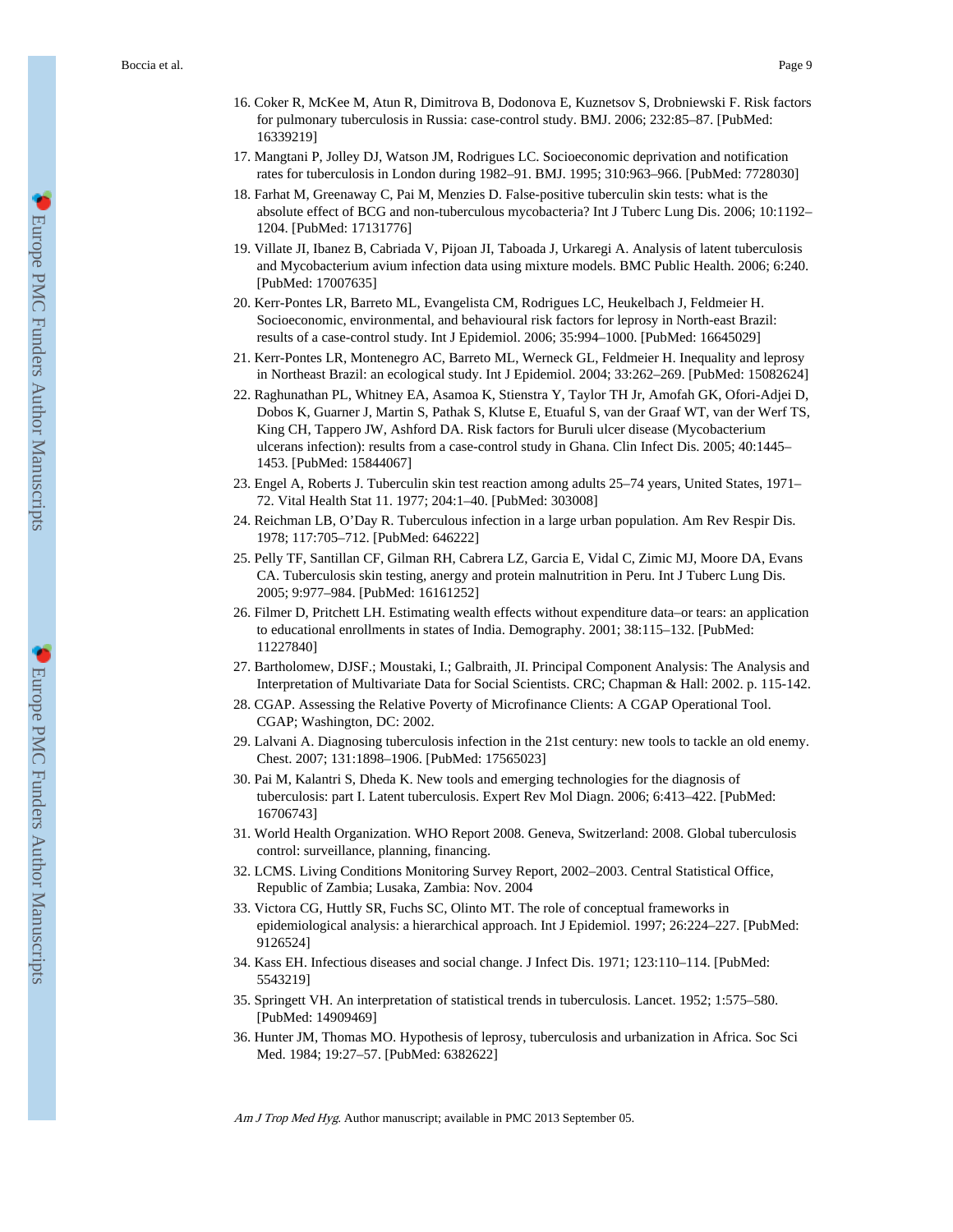- 37. Enarson DA, Wang JS, Dirks JM. The incidence of active tuberculosis in a large urban area. Am J Epidemiol. 1989; 129:1268–1276. [PubMed: 2786330]
- 38. Drucker E, Alcabes P, Bosworth W, Sckell B. Childhood tuberculosis in the Bronx, New York. Lancet. 1994; 343:1482–1485. [PubMed: 7911184]
- 39. Acevedo-Garcia D. Zip code-level risk factors for tuberculosis: neighborhood environment and residential segregation in New Jersey, 1985–1992. Am J Public Health. 2001; 91:734–741. [PubMed: 11344881]
- 40. Wanyeki I, Olson S, Brassard P, Menzies D, Ross N, Behr M, Schwartzman K. Dwellings, crowding, and tuberculosis in Montreal. Soc Sci Med. 2006; 63:501–511. [PubMed: 16480805]
- 41. Klovdahl AS, Graviss EA, Yaganehdoost A, Ross MW, Wanger A, Adams GJ, Musser JM. Networks and tuberculosis: an undetected community outbreak involving public places. Soc Sci Med. 2001; 52:681–694. [PubMed: 11218173]
- 42. McElroy PD, Rothenberg RB, Varghese R, Woodruff R, Minns GO, Muth SQ, Lambert LA, Ridzon R. A network-informed approach to investigating a tuberculosis outbreak: implications for enhancing contact investigations. Int J Tuberc Lung Dis. 2003; 7:S486–S493. [PubMed: 14677842]
- 43. Michelo C, Sandoy IF, Dzekedzeke K, Siziya S, Fylkesnes K. Steep HIV prevalence declines among young people in selected Zambian communities: population-based observations (1995– 2003). BMC Public Health. 2006; 6:279. [PubMed: 17096833]
- 44. Fylkesnes K, Musonda RM, Kasumba K, Ndhlovu Z, Mluanda F, Kaetano L, Chipaila CC. The HIV epidemic in Zambia: socio-demographic prevalence patterns and indications of trends among childbearing women. AIDS. 1997; 11:339–345. [PubMed: 9147426]
- 45. Fylkesnes K, Musonda RM, Sichone M, Ndhlovu Z, Tembo F, Monze M. Declining HIV prevalence and risk behaviours in Zambia: evidence from surveillance and population-based surveys. AIDS. 2001; 15:907–916. [PubMed: 11399963]
- 46. Clark M, Riben P, Nowgesic E. The association of housing density, isolation and tuberculosis in Canadian First Nations communities. Int J Epidemiol. 2002; 31:940–945. [PubMed: 12435764]
- 47. Barker RD, Millard FJ, Malatsi J, Mkoana L, Ngoatwana T, Agarawal S, de Valliere S. Traditional healers, treatment delay, performance status and death from TB in rural South Africa. Int J Tuberc Lung Dis. 2006; 10:670–675. [PubMed: 16776455]
- 48. Elender F, Bentham G, Langford I. Tuberculosis mortality in England and Wales during 1982– 1992: its association with poverty, ethnicity and AIDS. Soc Sci Med. 1998; 46:673–681. [PubMed: 9522427]
- 49. van Lettow M, West CE, van der Meer JW, Wieringa FT, Semba RD. Low plasma selenium concentrations, high plasma human immunodeficiency virus load and high interleukin-6 concentrations are risk factors associated with anemia in adults presenting with pulmonary tuberculosis in Zomba district, Malawi. Eur J Clin Nutr. 2005; 59:526–532. [PubMed: 15741985]
- 50. Macallan DC. Malnutrition in tuberculosis. Diagn Microbiol Infect Dis. 1999; 34:153–157. [PubMed: 10354866]
- 51. Rathi SK, Akhtar S, Rahbar MH, Azam SI. Prevalence and risk factors associated with tuberculin skin test positivity among household contacts of smear-positive pulnionary tuberculosis cases in Umerkot, Pakistan. Int J Tuberc Lung Dis. 2002; 6:851–857. [PubMed: 12365570]
- 52. Lienhardt C. From exposure to disease: the role of environmental factors in susceptibility to and development of tuberculosis. Epidemiol Rev. 2001; 23:288–301. [PubMed: 12192738]
- 53. Kenyon TA, Creek T, Laserson K, Makhoa M, Chimidza N, Mwasekaga M, Tappero J, Lockman S, Moeti T, Binkin N. Risk factors for transmission of Mycobacterium tuberculosis from HIVinfected tuberculosis patients, Botswana. Int J Tuberc Lung Dis. 2002; 6:843–850. [PubMed: 12365569]
- 54. Tornee S, Kaewkungwal J, Fungladda W, Silachamroon U, Akarasewi P, Sunakorn P. Risk factors for tuberculosis infection among household contacts in Bangkok, Thailand. Southeast Asian J Trop Med Public Health. 2004; 35:375–383. [PubMed: 15691140]
- 55. Singh M, Mynak ML, Kumar L, Mathew JL, Jindal SK. Prevalence and risk factors for transmission of infection among children in household contact with adults having pulmonary tuberculosis. Arch Dis Child. 2005; 90:624–628. [PubMed: 15908630]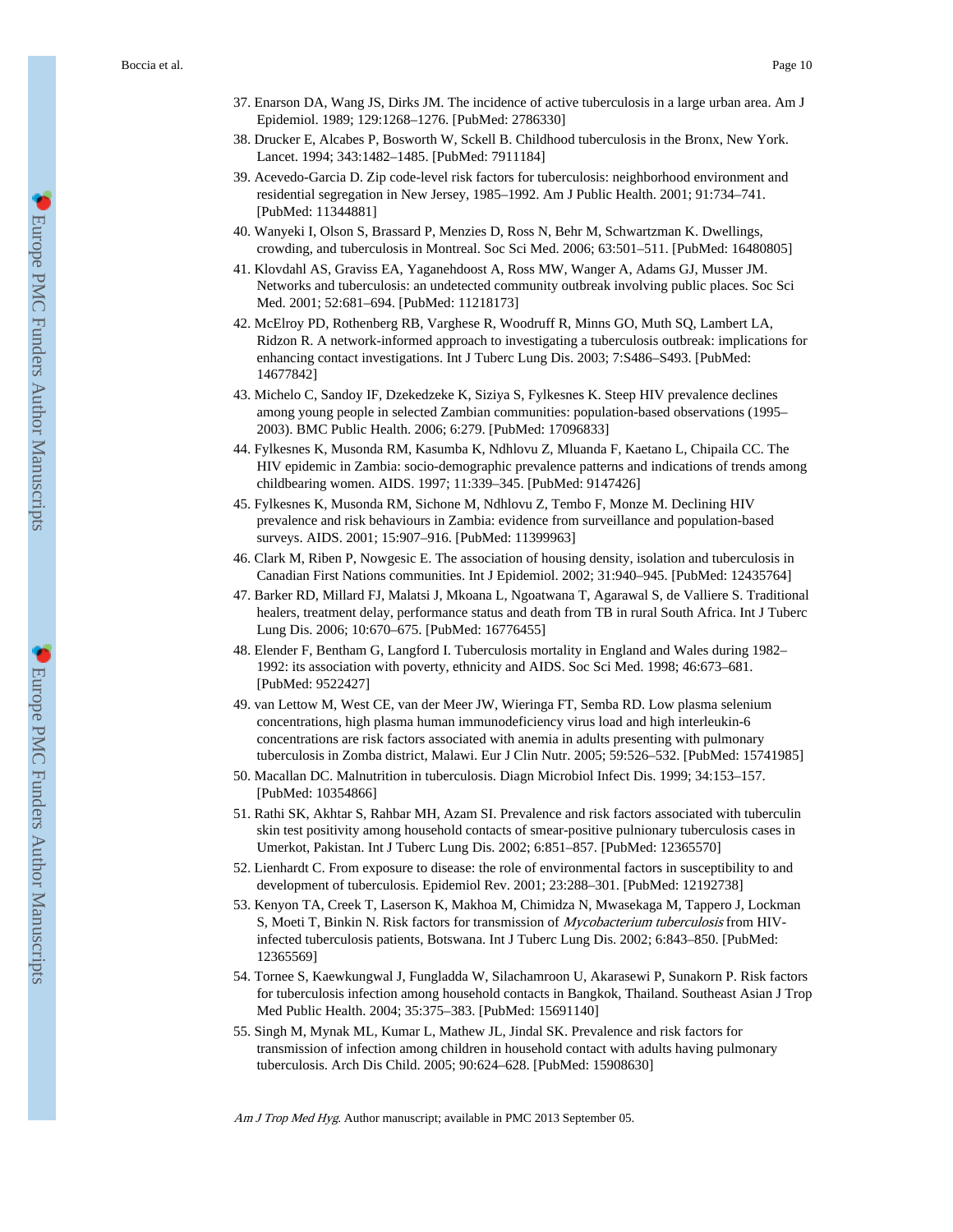56. Sinfield R, Nyirenda M, Haves S, Molyneux EM, Graham SM. Risk factors for TB infection and disease in young childhood contacts in Malawi. Ann Trop Paediatr. 2006; 26:205–213. [PubMed: 16925957]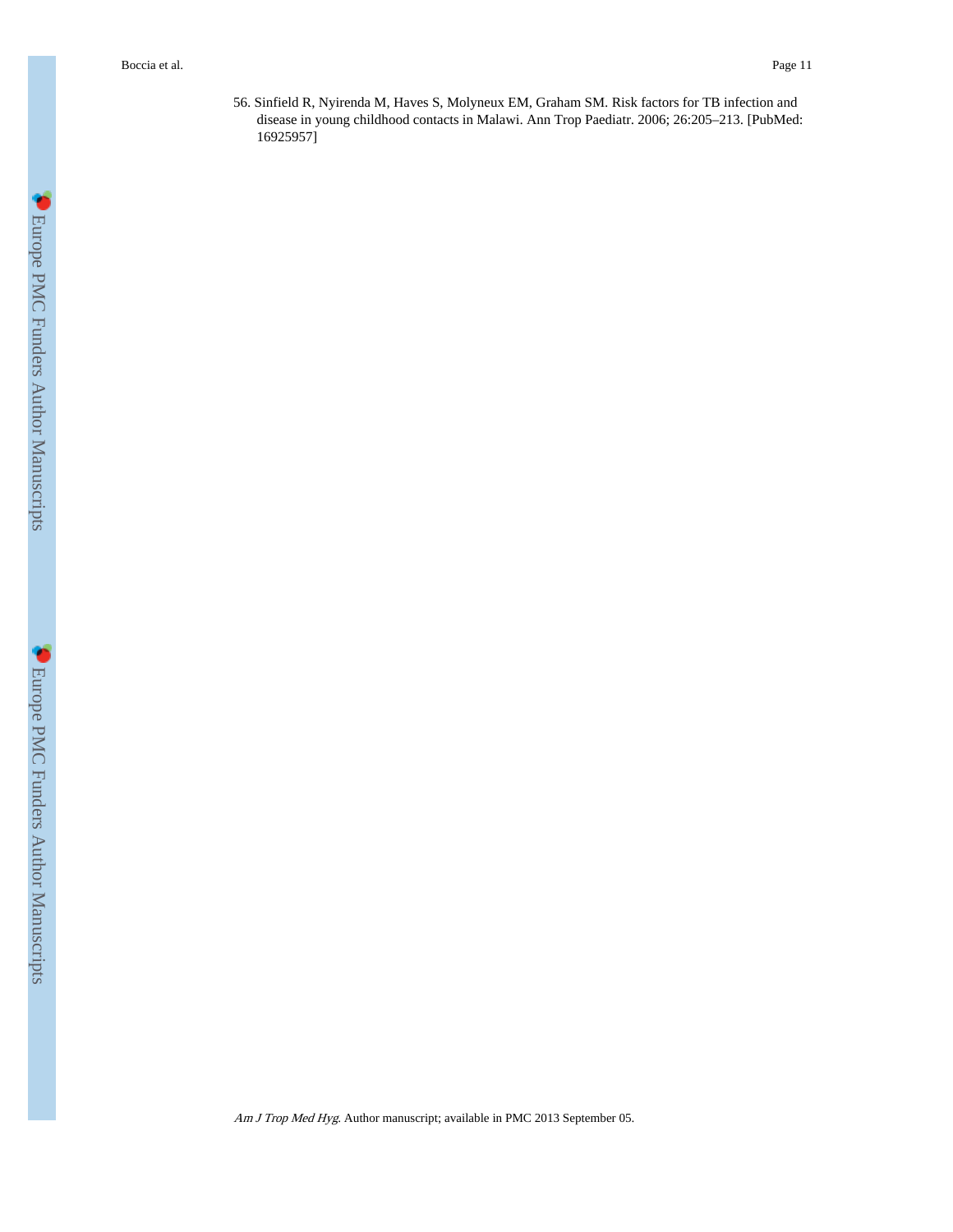

### **Figure 1.**

Conceptual framework showing the hypothesized relationship between SEP <sup>(a)</sup> and tuberculosis infection. \* Variables included in the first principal component extracted (i.e., the SEP composite index). (a) For each domain of SEP considered, only some of the SEP proxies characterized in the questionnaire are included in the figure. (b) Coping strategies were defined as the number of activities implemented in time of hardship during the 12 months prior to the study. <sup>(c)</sup> Durable assets included radio, TV, bicycle, fridge, car, or motorbike. <sup>(d)</sup> Housing material included roof, floor, and wall quality. <sup>(e)</sup> Variables in this domain are more area/neighborhood features rather than household characteristics. (f) Crowding was defined according to the number of people sharing the same sleeping room. Three levels of crowding were identified: less crowded  $\leq$  3 people sharing the same sleeping room), crowded  $(3-4)$  people sharing the same sleeping room), more crowded ( $> 4$ people sharing the same sleeping room). The cutoffs were decided according to the average number of people per sleeping room in the sample (i.e., ~3 people per sleeping room).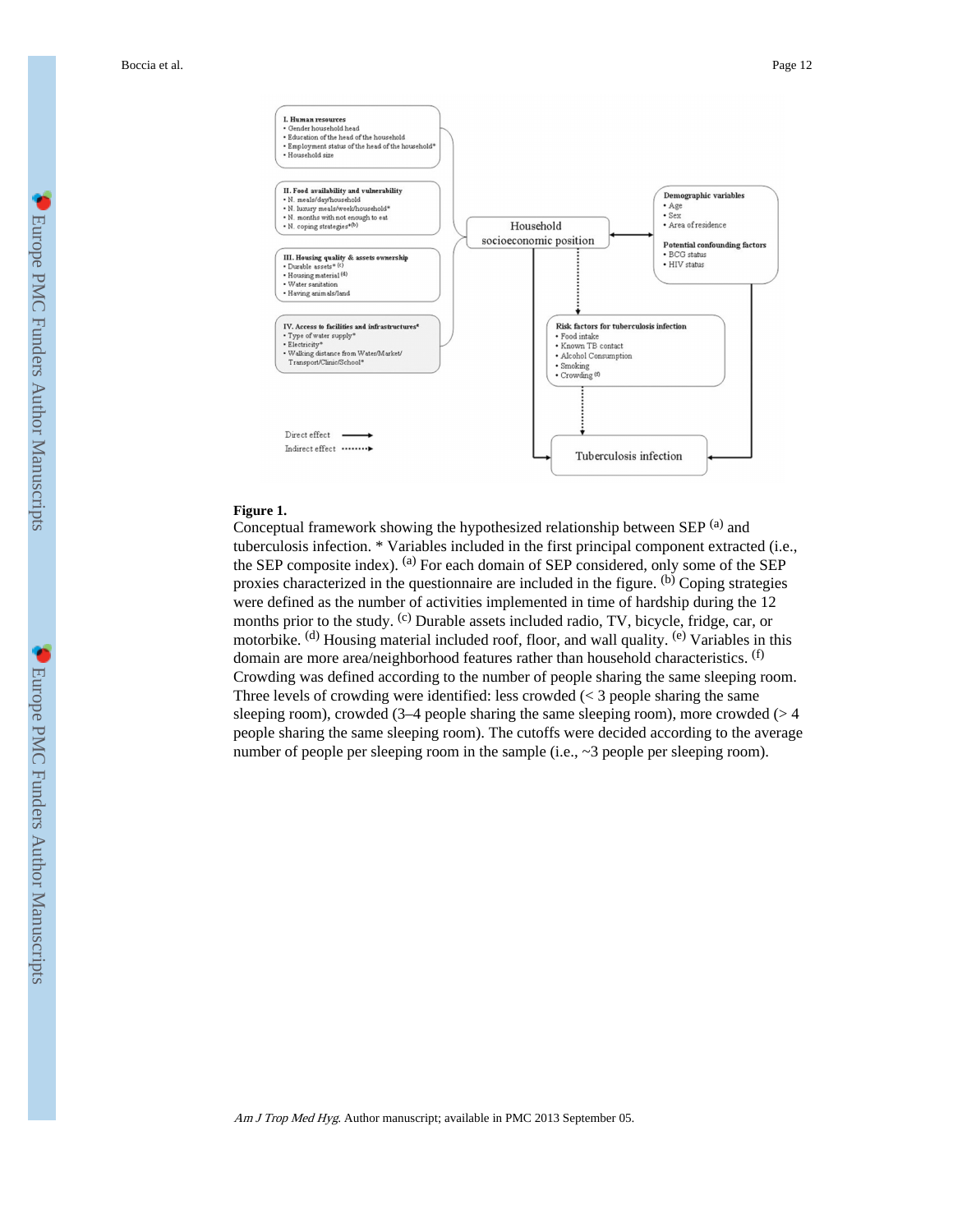

### **Figure 2.**

Flow diagram of study participation. \* Bad weather conditions and poor road access.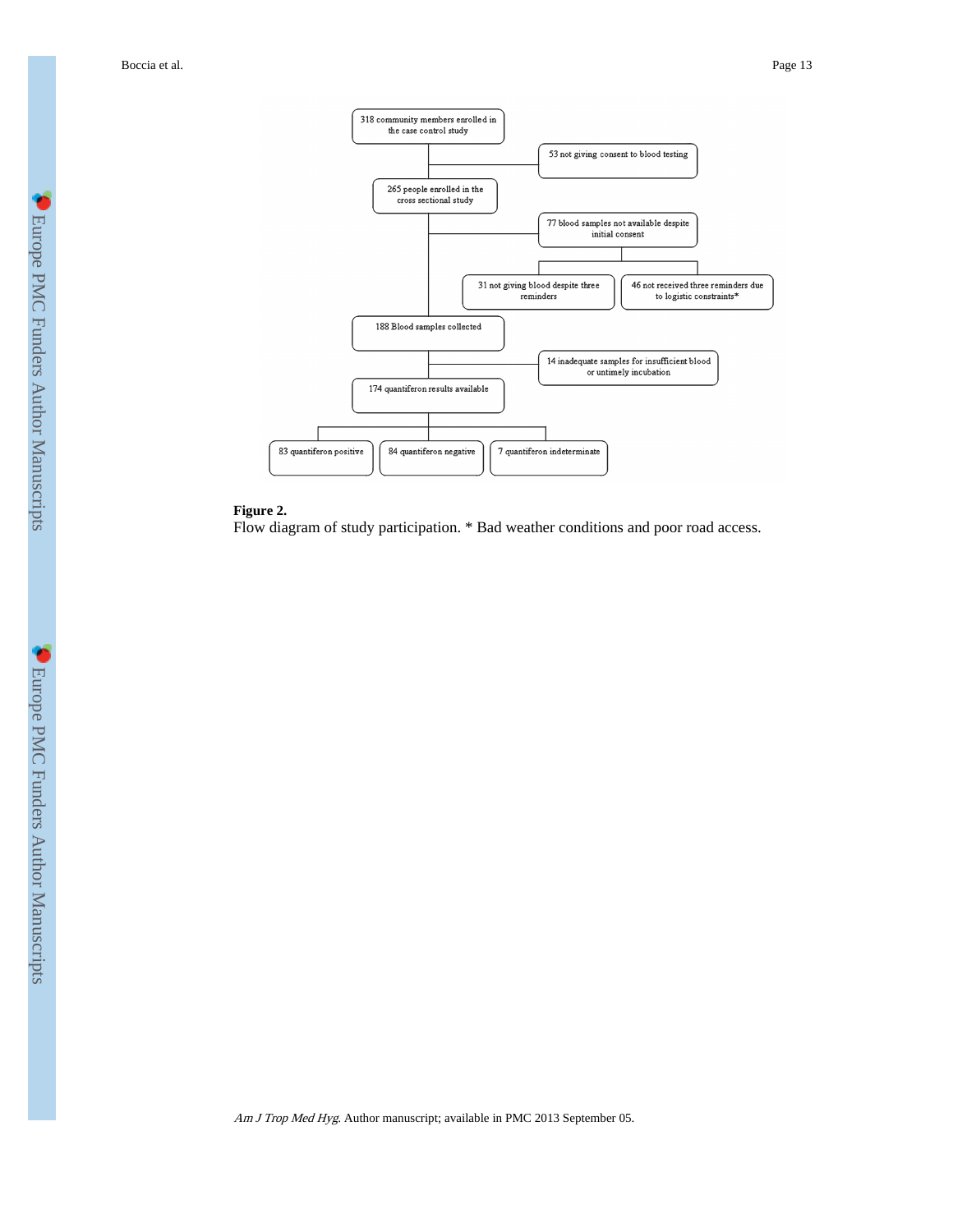

### **Figure 3.**

Associations between tuberculosis (TB) infection, socioeconomic position (SEP), and crowding. (**A**) Associations shown separately. (**B**) Association between TB (and SEP by level of crowding).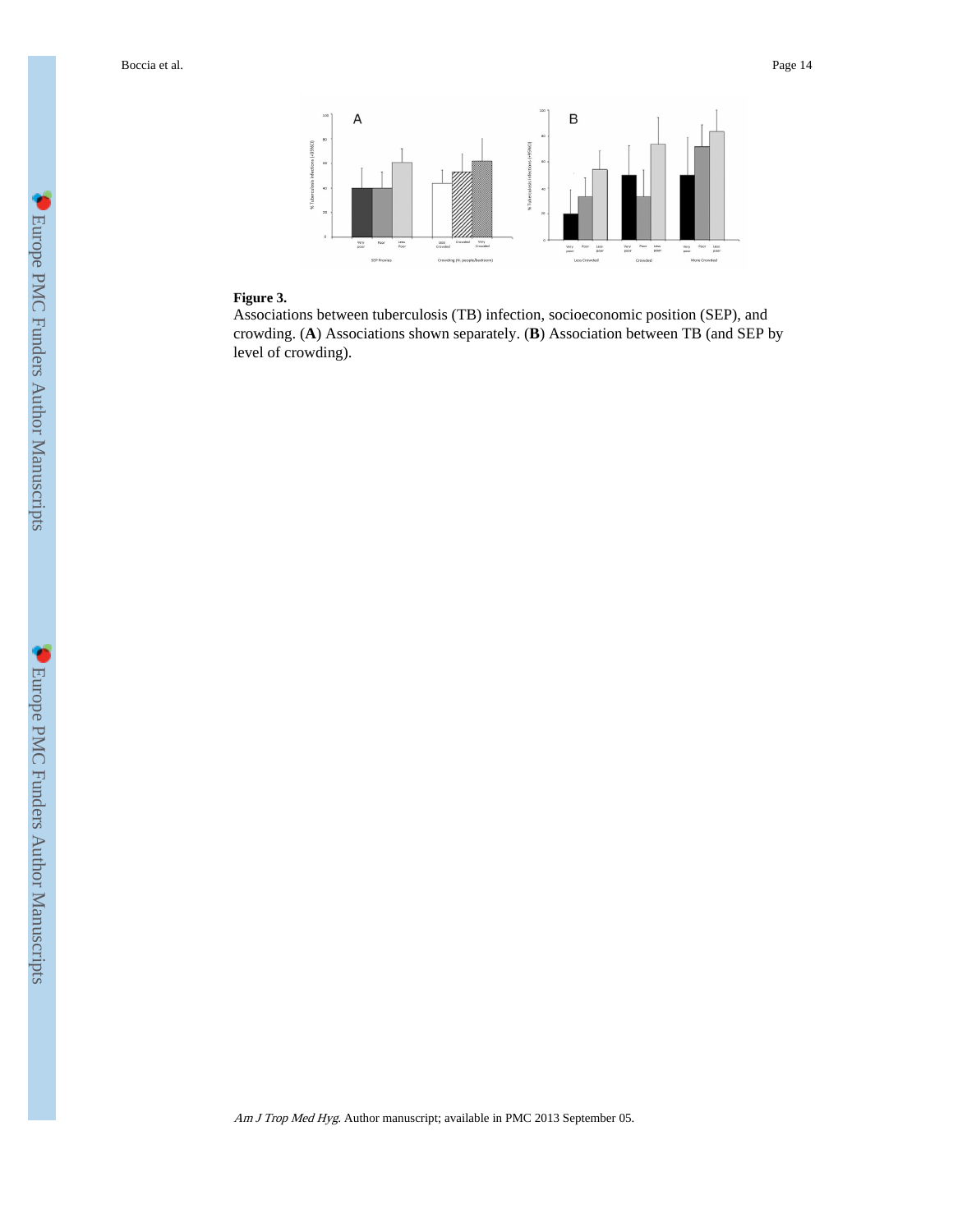### **Table 1**

Risk factors for tuberculosis (TB) infection: univariable analysis (N. 84 Quantiferon negative; N. 83 Quantiferon positive)\*

| <b>Exposures</b>                                               | <b>Quantiferon positives</b><br>$n/N$ $(\%)$ | <b>Unadjusted odds</b><br>ratio (95% CI) | P value  |
|----------------------------------------------------------------|----------------------------------------------|------------------------------------------|----------|
| SEP index                                                      |                                              |                                          |          |
| Less poor                                                      | 47/77 (61.0)                                 | 1.0                                      | 0.02     |
| Poor                                                           | 21/53 (39.6)                                 | $0.4(0.2-0.8)$                           |          |
| Very poor                                                      | 15/37(40.5)                                  | $0.4(0.2-0.9)$                           |          |
| Gender                                                         |                                              |                                          |          |
| Male                                                           | 36/76 (47.4)                                 | 1.0                                      | 0.6      |
| Female                                                         | 47/91 (50.0)                                 | $1.2(0.6-2.2)$                           |          |
| Age group (years)                                              |                                              |                                          |          |
| $15 - 29$                                                      | 29/58 (50.0)                                 | 1.0                                      | 0.9      |
| $30 - 44$                                                      | 37/76 (48.7)                                 | $0.9(0.5-1.9)$                           |          |
| 45                                                             | 17/33 (51.5)                                 | $1.1(0.4-2.5)$                           |          |
| Area of residence                                              |                                              |                                          |          |
| Rural                                                          | 38/61 (45.9)                                 | 1.0                                      | 0.5      |
| Urban                                                          | 55/106 (51.9)                                | $1.3(0.7-2.4)$                           |          |
| <b>BCG</b> vaccination                                         |                                              |                                          |          |
| Yes                                                            | 78/160 (48.7)                                | 1.0                                      | 0.6      |
| No                                                             | 3/5(60.0)                                    | $1.6(0.2 - 9.7)$                         |          |
| <b>HIV</b> status                                              |                                              |                                          |          |
| Positive                                                       | 24/49 (49.0)                                 | 1.0                                      | 0.9      |
| Negative                                                       | 59/118 (50.0)                                | $1.0(0.5-1.9)$                           |          |
| Alcohol consumption $\ddot{\tau}$                              |                                              |                                          |          |
| No                                                             | 58/118 (49.1)                                | 1.0                                      | 0.8      |
| Yes                                                            | 25/49 (51.0)                                 | $1.1(0.6-2.1)$                           |          |
| Smoking $\ddot{z}$                                             |                                              |                                          |          |
| No                                                             | 72/144 (50.0)                                | 1.0                                      | 0.8      |
| Yes                                                            | 11/23 (47.8)                                 | $0.9(0.4-2.2)$                           |          |
| Known contact with TB                                          |                                              |                                          |          |
| No                                                             | 59/120 (49.2)                                | 1.0                                      | 0.9      |
| Yes                                                            | 16/32(50.0)                                  | $1.0(0.5-2.2)$                           |          |
| Weekly number of meals containing proteins $\hat{\mathcal{S}}$ |                                              |                                          |          |
| 0                                                              | 14/40(35.0)                                  | 1.0                                      | 0.04     |
| $\mathbf{1}$                                                   | 25/46 (54.3)                                 | $2.2(0.9-5.3)$                           |          |
| 2                                                              | 17/37(46.0)                                  | $1.6(0.6-3.9)$                           |          |
| >2                                                             | 27/44 (61.4)                                 | $3.0(1.2 - 7.2)$                         |          |
| Crowding                                                       |                                              |                                          |          |
| Less crowded                                                   | 37/85 (45.5)                                 | 1.0                                      | $0.09\%$ |
| Crowded                                                        | 35/47 (53.2)                                 | $1.5(0.7-3.0)$                           |          |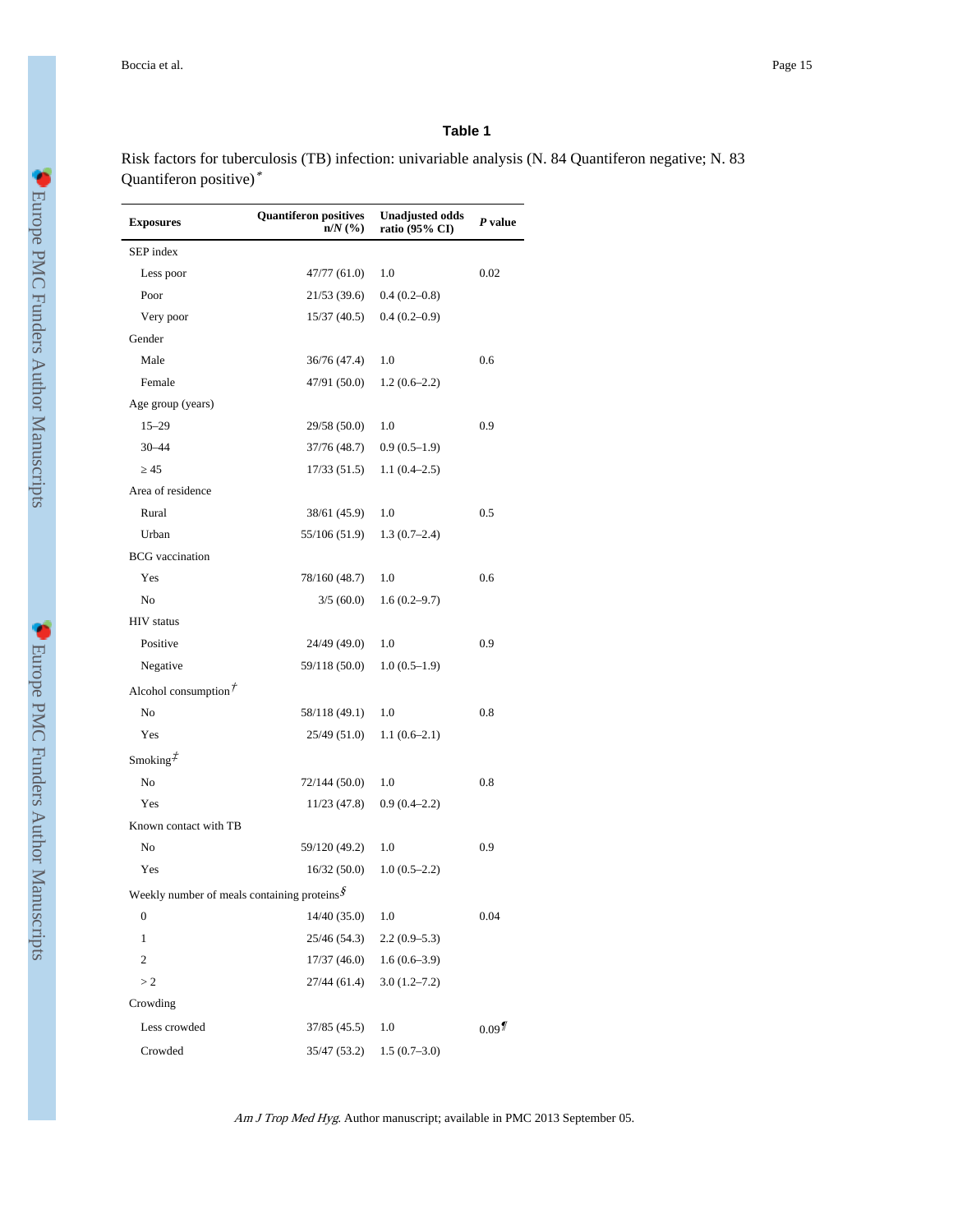Boccia et al. Page 16

| <b>Exposures</b> | <b>Quantiferon positives</b><br>$n/N$ $\left(\frac{9}{6}\right)$ | <b>Unadjusted odds</b><br>ratio $(95\% \text{ CI})$ | $P$ value |
|------------------|------------------------------------------------------------------|-----------------------------------------------------|-----------|
| More crowded     | $21/35(60.0)$ 1.9 (0.9–4.3)                                      |                                                     |           |

\* CI = confidence interval; SEP = socioeconomic position; BCG = bacilli Calmette-Guérin; HIV = human immunodeficiency virus.

 $\phi$ <sup>†</sup> Drinking more than 3 drinks containing alcohol per day.

‡ Including current or past smo king.

 $\mathcal{\hat{S}}$  Weekly consumption of meals containing protein as reported by the respondent.

 $\mathcal{I}_{\text{Test}}$  for trend.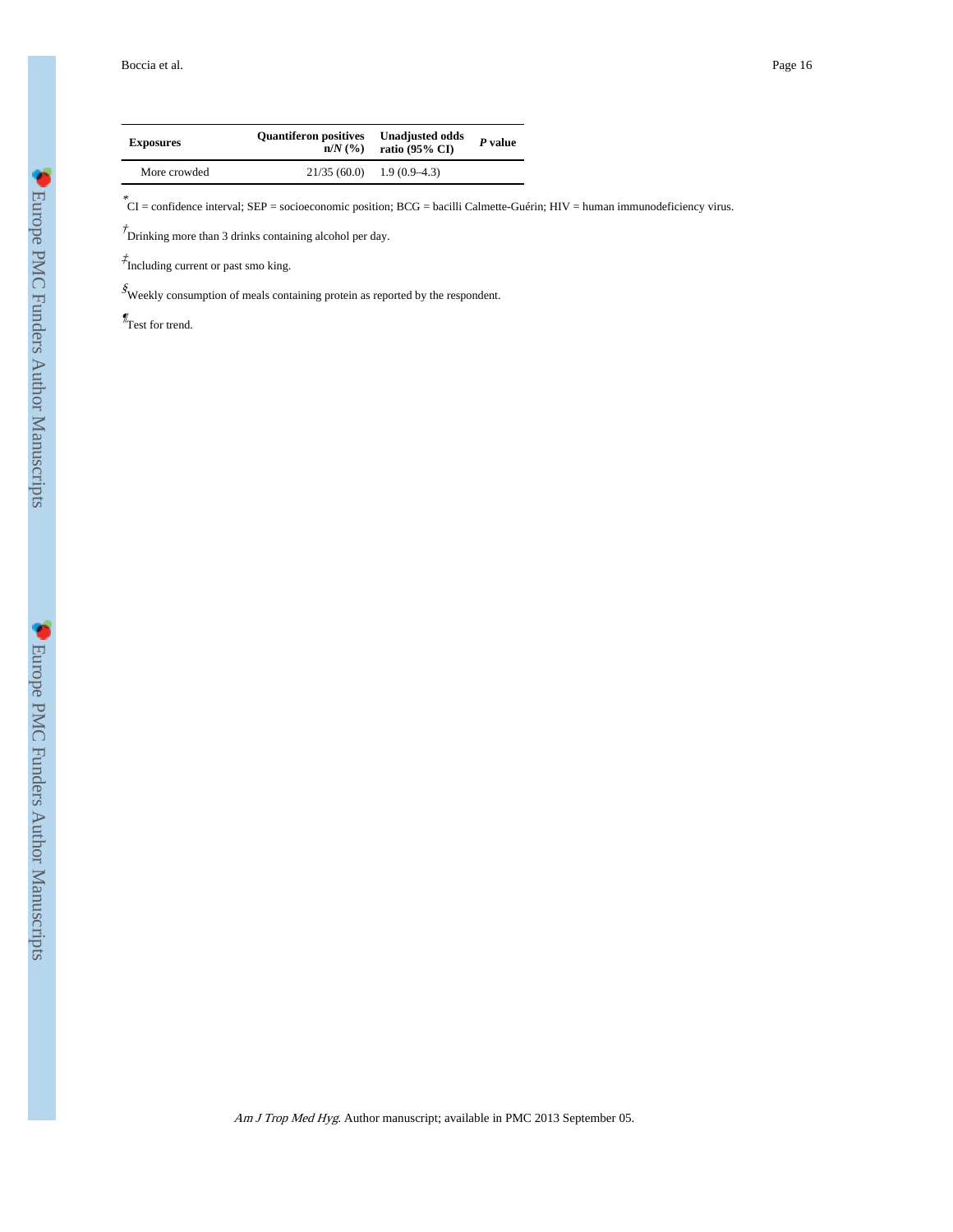#### **Table 2**

Testing the conceptual framework: Association between tuberculosis infection and socioeconomic position in multivariable models accounting for confounding and mediating effect of risk factors for tuberculosis infection (N. 84 Quantiferon negative and N. 83 Quantiferon positive)

|                                               |                | Adjusted odds ratio<br>(95% CI) | $P$ value         |
|-----------------------------------------------|----------------|---------------------------------|-------------------|
| Model 1*                                      |                |                                 |                   |
| SEP index                                     | Less poor      | $0.4(0.1-1.1)$                  | 0.01              |
|                                               | Poor           | $0.4(0.2-0.8)$                  |                   |
|                                               | Very poor      | 1.0                             |                   |
| Model $2^{\dot{\mathcal{T}}}$                 |                |                                 |                   |
| SEP index                                     | Less poor      | $0.3(0.1-1.0)$                  | 0.01              |
|                                               | Poor           | $0.4(0.2-0.8)$                  |                   |
|                                               | Very poor      | 1.0                             |                   |
| Model $3\ddot{t}$                             |                |                                 |                   |
| SEP index                                     | Less poor      | $0.4(0.1-1.0)$                  | 0.02              |
|                                               | Poor           | $0.4(0.2-0.8)$                  |                   |
|                                               | Very poor      | 1.0                             |                   |
| Alcohol consumption                           | N <sub>0</sub> | 1.0                             | 0.6               |
|                                               | Yes            | $1.2(0.6-2.4)$                  |                   |
| SEP index                                     | Less poor      | $0.4(0.1-1.0)$                  | 0.02              |
|                                               | Poor           | $0.4(0.2 - 0.8)$                |                   |
|                                               | Very poor      | 1.0                             |                   |
| Smoking                                       | No             | 1.0                             | 0.7               |
|                                               | Yes            | $1.2(0.4-3.4)$                  |                   |
| SEP index                                     | Less poor      | $0.2(0.08-0.9)$                 | 0.01              |
|                                               | Poor           | $0.4(0.2-0.9)$                  |                   |
|                                               | Very poor      | 1.0                             |                   |
| Known contact with TB                         | No             | 1.0                             | 0.5               |
|                                               | Yes            | $1.4(05-3.3)$                   |                   |
| SEP index                                     | Less poor      | $0.5(0.2-1.5)$                  | 0.09              |
|                                               | Poor           | $0.4(0.2-0.9)$                  |                   |
|                                               | Very poor      | 1.0                             |                   |
| Weekly number of meals<br>containing proteins | $\theta$       | 1.0                             | 0.2               |
|                                               | 1              | $2.0(0.8-4.9)$                  |                   |
|                                               | 2              | $1.2(0.4-3.3)$                  |                   |
|                                               | >2             | $2.1(0.8-5.9)$                  |                   |
| SEP index                                     | Less poor      | $0.3(0.09 - 0.8)$               | 0.005             |
|                                               | Poor           | $0.4(0.2 - 0.8)$                |                   |
|                                               | Very poor      | 1.0                             |                   |
| Crowding                                      | Less crowded   | 1.0                             | 0.01 <sup>g</sup> |
|                                               | Crowded        | $1.9(0.9 - 4.0)$                |                   |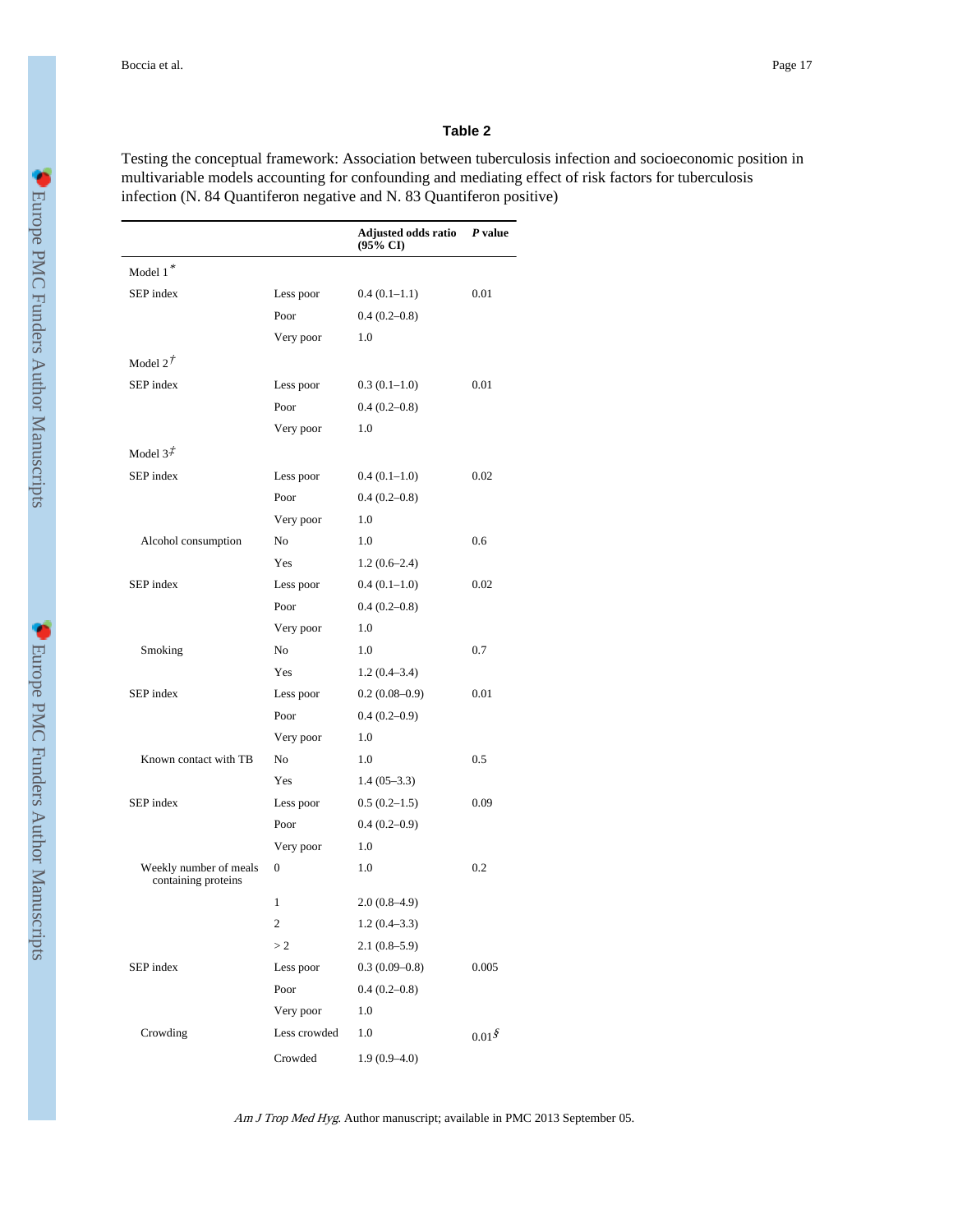$\overline{a}$ 

|                             | Adjusted odds ratio P value<br>$(95\% \text{ CI})$ |  |
|-----------------------------|----------------------------------------------------|--|
| More crowded $3.0(1.2-7.4)$ |                                                    |  |

\* Model 1: Socioeconomic position (SEP) adjusted for demographic variables (i.e., gender, age, and area of residence).

 $\hbar$ Model 2: SEP adjusted for potential confounding factors (i.e., bacilli Calmette-Guérin (BCG) vaccination status, human immunodeficiency virus (HIV) infection status)

 $\vec{\tau}$ Model 3: SEP adjusted demographic variables and each potential mediator. A reduction in the odds ratio (OR) of SEP upon inclusion of each previous variable is suggestive of mediation.

§ Test for trend.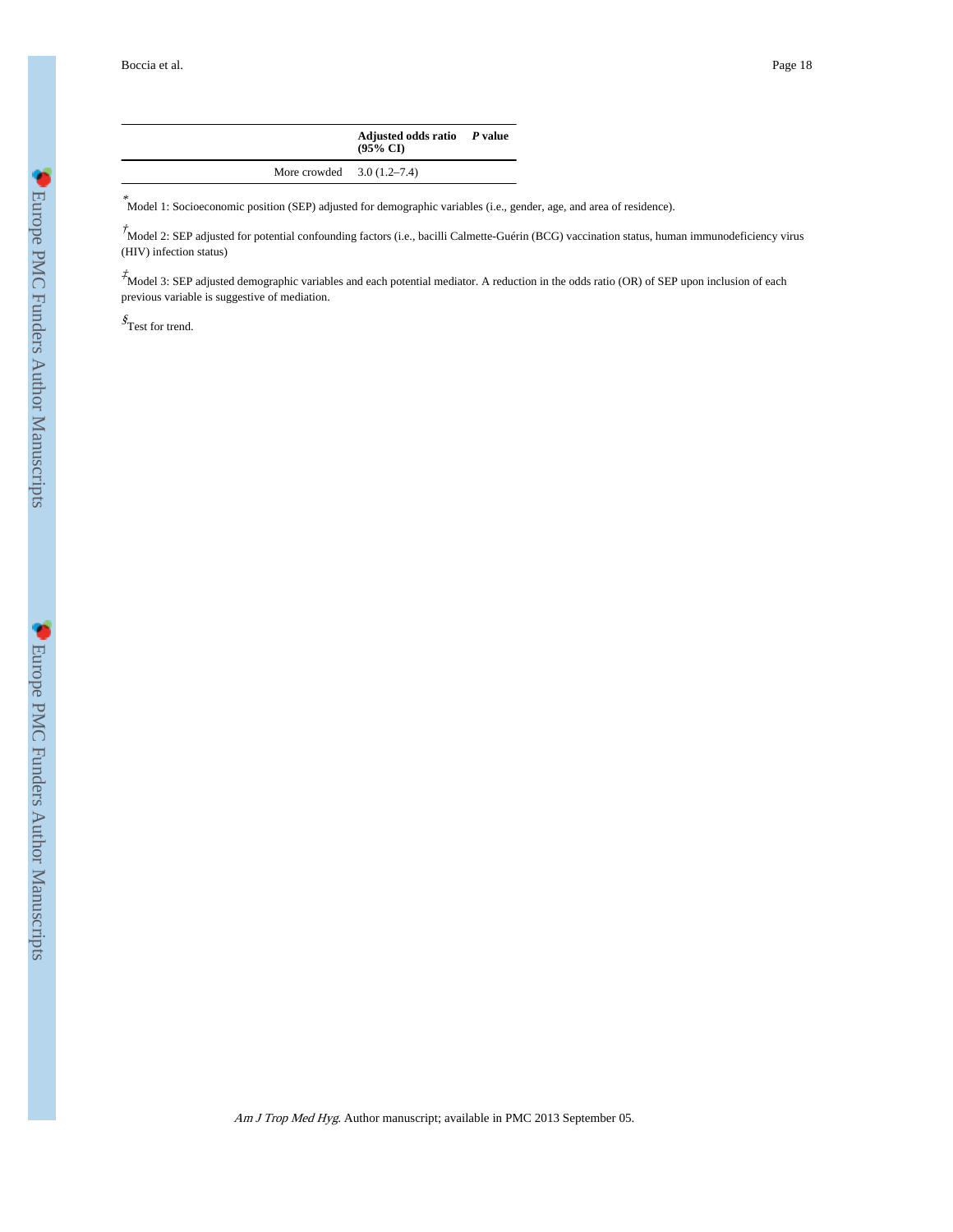### **Table 3**

Association between tuberculosis (TB) infection and proxies \* of socioeconomic position (N. 84 Quantiferon negative and N. 83 Quantiferon positive)

| <b>Exposures</b>                                         |                     | <b>Quantiferon positives</b><br>$n/N$ $(\%)$ | Unadjusted<br>Odds ratio<br>$(95\% \text{ CI})$ | P value | <b>Adjusted</b><br>Odds ratio<br>$(95\% \text{ CI})$ $\dot{\tau}$ | P value       |
|----------------------------------------------------------|---------------------|----------------------------------------------|-------------------------------------------------|---------|-------------------------------------------------------------------|---------------|
| Human resources                                          |                     |                                              |                                                 |         |                                                                   |               |
| Occupation of the head of the<br>household               | Self used           | 33/62 (53.2)                                 | $2.3(0.6-8.3)$                                  | 0.2     | $4.1(0.9-18.7)$                                                   | 0.07          |
|                                                          | Used                | 46/93 (49.5)                                 | $1.9(0.6-6.9)$                                  |         | $3.9(0.6-17.0)$                                                   |               |
|                                                          | Unemployed          | 4/12(3.3)                                    | 1.0                                             |         | 1.0                                                               |               |
| Food availability and vulnerability                      |                     |                                              |                                                 |         |                                                                   |               |
| Weekly number of meals<br>containing proteins $\ddot{ }$ | $\boldsymbol{0}$    | 12/34(35.3)                                  | 1.0                                             | 0.2     | 1.0                                                               | $0.04\dot{S}$ |
|                                                          | $\mathbf{1}$        | 23/47 (48.9)                                 | $1.7(0.7-4.3)$                                  |         | $1.9(0.7-5.1)$                                                    |               |
|                                                          | $\overline{c}$      | 23/40 (57.5)                                 | $2.5(1.0-6.3)$                                  |         | $3.2(1.1-9.0)$                                                    |               |
|                                                          | 3                   | 25/46 (54.3)                                 | $2.2(0.9-5.4)$                                  |         | $2.9(1.0-8.1)$                                                    |               |
| Daily number of meals in the<br>household                | $\overline{2}$      | 21/49 (42.9)                                 | 1.0                                             | 0.2     | 1.0                                                               | 0.2           |
|                                                          | >2                  | 62/118(52.5)                                 | $1.5(0.7-2.9)$                                  |         | 1.5(0.73.1)                                                       |               |
| Number of coping strategies $\ddot{\,}$                  | >3                  | 21/51 (41.2)                                 | 1.0                                             | 0.07    | 1.0                                                               | $0.03\dot{S}$ |
|                                                          | $1 - 3$             | 25/55 (45.4)                                 | $1.2(0.5-2.6)$                                  |         | $1.3(0.6-3.0)$                                                    |               |
|                                                          | $\overline{0}$      | 37/61(60.7)                                  | $2.2(1.0-4.7)$                                  |         | $2.5(1.1-5.9)$                                                    |               |
| Assets ownership and housing<br>quality                  |                     |                                              |                                                 |         |                                                                   |               |
| Having animals                                           | Yes                 | 19/48 (39.6)                                 | 1.0                                             | 0.09    | 1.0                                                               | 0.1           |
|                                                          | No                  | 64/119(53.8)                                 | $1.8(0.9-3.5)$                                  |         | $0.5(0.2-1.2)$                                                    |               |
| Floor material $\vec{r}$                                 | Dirt/earth          | 28/64 (43.7)                                 | 1.0                                             | 0.2     | 1.0                                                               | 0.2           |
|                                                          | Cement              | 55/103 (53.4)                                | $1.5(0.8-2.7)$                                  |         | $1.7(0.8-3.5)$                                                    |               |
| Roof material $\ddot{\tau}$                              | Grass               | 10/20(50.0)                                  | 1.0                                             | 0.08    | 1.0                                                               | 0.1           |
|                                                          | Iron sheet          | 30/74 (40.5)                                 | $0.7(0.2-1.8)$                                  |         | $0.7(0.2 - 2.2)$                                                  |               |
|                                                          | Asbestos            | 43/73 (58.9)                                 | $1.4(0.5-3.9)$                                  |         | $1.6(0.5-5.3)$                                                    |               |
| Type of water supply $\dot{r}$                           | Piped outside house | 52/109 (47.7)                                | 1.0                                             | 0.1     | 1.0                                                               | 0.7           |
|                                                          | Piped inside house  | 30/57(52.6)                                  | $1.2(0.6-2.3)$                                  |         | $1.1(0.6-2.4)$                                                    |               |
| Type of water sanitation                                 | Latrines            | 67/143(46.8)                                 | 1.0                                             | 0.07    | 1.0                                                               | 0.08          |
|                                                          | Flush toilets/other | 16/24(66.7)                                  | $2.3(0.9-5.6)$                                  |         | $2.3(0.9-5.9)$                                                    |               |
| Access to infrastructures and<br>facilities              |                     |                                              |                                                 |         |                                                                   |               |
| Having electricity $\vec{r}$                             | No                  | 49/112 (43.7)                                | 1.0                                             | 0.03    | 1.0                                                               | 0.03          |
|                                                          | Yes                 | 34/55(61.8)                                  | $2.1(1.1-4.0)$                                  |         | $2.2(1.1-4.6)$                                                    |               |
| Walking distance from the<br>market (minutes) $\vec{r}$  | >15                 | 31/80 (38.7)                                 | 1.0                                             | 0.07    | 1.0                                                               | $< 0.001$     |
|                                                          | $0 - 15$            | 52/87(60.0)                                  | $2.3(1.2-4.6)$                                  |         | $2.7(1.3-5.6)$                                                    |               |

\* SEP proxies are grouped by dimension considered in the conceptual framework.